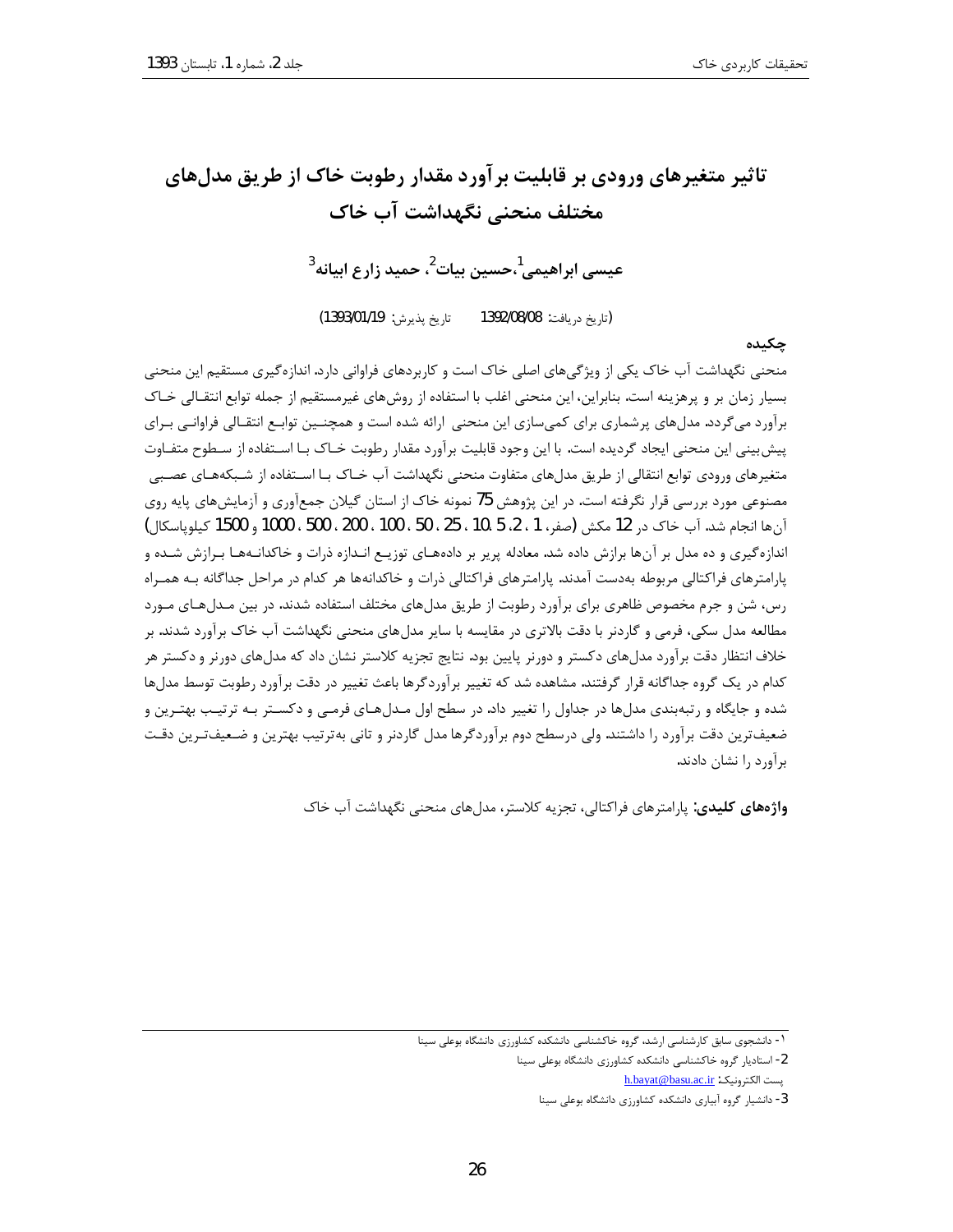#### مقدمه

منحنی نگهداشت آب خاک $^{\rm l}$  (SWRC) یکی از خصوصیات اصلی خـاک اسـت و در مطالعـات مربـوط بـه آب قابـل دسترس گیاه، نفوذ، زهکشی و فرایندهـای بسـیاری حـائز اهميت اســت (Foladmand & Hadipour, 2011). انــدازه-گیری مستقیم خصوصیات هیـدرولیکی از جملـه SWRC در مزرعه یا آزمایشگاه زمان بر و پرهزینـه بـوده و ممکـن است به خاطر تغییرات مکانی و زمانی، نتایج دقت بالایی نداشته باشند (Merdun et al., 2006).

در دهههای اخیر اندازهگیری غیرمستقیم خصوصیات هیدرولیکی به طور گسترده انجام می شود که آسان و کــم هزینــه بــوده و در زمــان کوتــاهتـری صــورت مــی گیرنــد Wosten et al., 1995; Minasny & McBratney, 2002;) Minasny et al., 2004). یکی از روشهای غیـر مســتقیم اسـتفاده از توابــع انتقــالى 2 (PTFs) خــاک اسـت. اگيــار و همکاران (Agyare et al., 2007) بیان کردند کـه PTFهـا به روشهای مختلـف از جملـه رگرسـيون و شـبكههـای عصبی مصنوعی  $\left( {\rm ANNs}\right)^3$  و با استفاده از اطلاعات موجود و زود یافت خاک ایجاد می شوند. اکثر PTFها برای برآورد خصوصیات هیدرولیکی خاک از دادههای ساده و زودیافتی چون بافت خـاک، جـرم مخصـوص ظـاهري و مـاده آلـي Haverkamp et al., 2005; Rawls & ) استفاده مے کننـد Pachepsky, 2002). در پژوهشهای دیگر نیــز نشــان داده شده است که درصد رس موجود در بافت خاک مهمتـرین عامل تاثير گذار بر نقطه پژمردگي دائم است Cazemier). et al., 2001; Haverkamp et al., 2005; Jana et al., (2007 پژوهشگران زیادی با استفاده از PTFها پارامترهای Wosten  $et$  al., ) المدل بدست آوردهانـد 1995; Pachepsky et al., 1996; Koekkoek & Booltink, 1999; Mayr & Jarvis, 1999; Tomasella et  $(a1, 2000)$ 

آریا و یاریس (Arya & Paris, 1981) به کمک توزیــع اندازه ذرات و جرم مخصوص ظاهري، توزيع خلـل و فـرج خاک را مدلسازی نموده و سپس بر مبنای آن SWRC را  $\Gamma$ omasella  $\&$  ) يـيش:يېنــی نمودنـد. توماســلا و هودنـت Hodnett, 1998) اثر منطقهای بودن خصوصیات PTFها ,ا با ارزیابی عملکرد ضعیف توابع ایجـاد شـده بـرای منـاطق معتـدل در نـواحی گرمسـیری، نشـان دادنـد. توماسـلا و

ممکساران (Tomasella *et al.,* 2000) بسرای بسرآورد پارامترهـای مـدل ون گنـوختن در تعـدادی از خـاکـهـای مناطق گرمسیری برزیل، PTF هـایی را ارائـه نمودنـد كـه ریشه میانگین مربعات خطا در این توابع به مراتب کمتر از حالتی بود که از همین PTFها در مناطق معتدل استفاده شده بود.

مدل های زیادی برای SWRC ارائه شده است از جمله مدل ون گنوختن، کمپل و دکستر. از سوی دیگر PTFهای فراوانبی بـا اسـتفاده از متغیـرهـای ورودی مختلـف بـرای پیش بینی ایـن منحنـی ایجـاد گردیـده اسـت. روشهـای متفاوتی از جمله روش رگرسیونی و ANNs برای ایجاد -PTFها مورد استفاده قرار گرفتهاند. با ایـن وجـود قابلیـت برآورد مقدار رطوبت خاك با استفاده از سطوح متفـاوت متغیـرهـای ورودیPTFهـا از طریـق مـدلهـای متفـاوت SWRC با روش ANNs مورد بررسی قـرار نگرفتـه اسـت. يعني اين نكته كه در ايجاد PTFها بـا اسـتفاده از ANNs برای برآورد رطوبت خاک کدام مدل SWRC استفاده شود بهتر است و اینکه آیا با تغییر متغیرهای ورودی، مدل SWRC كه با استفاده از آن بالاترين دقت حاصل مى شود تغییر می کند یا خیر به عنوان یک سؤال باقی مانده است. البته شايد علت عدم استفاده از برخي مدل هاي SWRC ناکارآمدي آن ها در مدل کردن رفتار خـاک و يـا پيچيـده بودن آنها از نظر ریاضی است کـه گنجانـدن آنهـا را در مدل های تبیین کننده رفتار خاک و یا نرم افزارهـا دشـوار مي كند. لذا برخي از مدلها مثل ون گنوختن چون در اين زمینه ها توفیق داشتهاند بیشتر مورد توجه قرار گرفتهاند و توابع انتقالی هم بیشتر برای آنها ایجاد شده است. اما ایـن که کدام مدل ها ناکار آمد هستند برای محققـین مشـخص نیست، چرا که تحقیق جامعی در این خصوص انجام نشده است. بـه طـور مثـال هـيچ تحقيقـي در زمينـه تخمـين مدل های سکی، دکستر و بولتزمن و برخی دیگر مدل ها دیده نشده است که کار آمدی یا ضعیف بودن آن ها را اثبات کند. بنابراین هدف این پژوهش بررسی اثر دو سطح متغیر های ورودی بر قابلیت برآورد رطوبت از طریق مدل-های مختلف SWRC با استفاده از ANNs بود.

<sup>1-</sup>Soil water retention curve

<sup>2-</sup> Pedotransfer functions

<sup>3-</sup> Artificial neural networks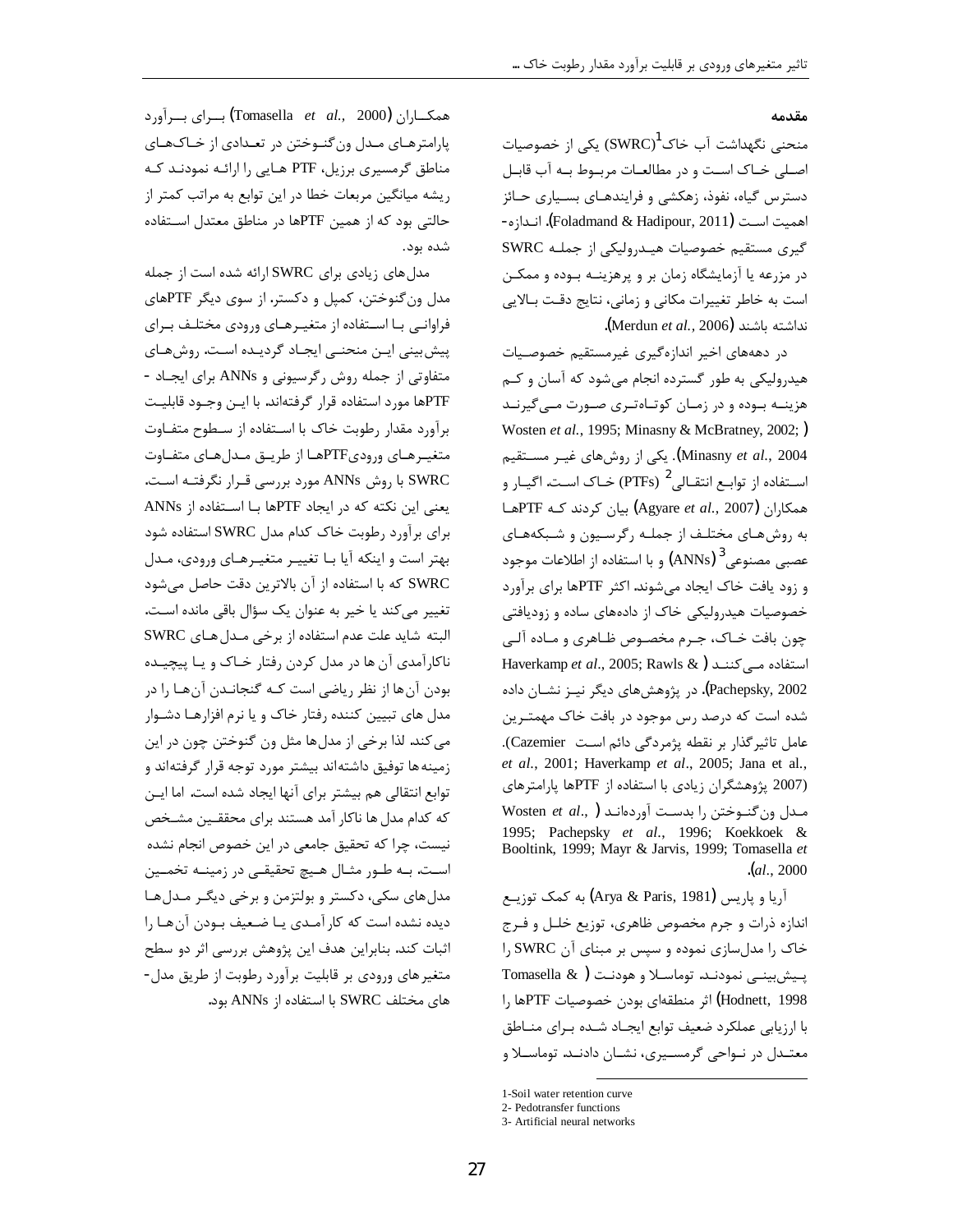$$
\psi = \psi_e \left(\frac{\theta_s}{\theta}\right)^{\lambda} \tag{2}
$$

مـدل ون گنــوختن (van Genuchten,1980) يكــي از رايج ترين مدلها براي توصيف SWRC است. زيـرا شـكل سیگموئیدی و پیوستهای از منحنی را بـرآورد مـی کنـد. از مزایای این مدل میتوان انعطاف پـذیری بـالا و قابلیـت بـرازش بـر خـاكـهـاي متفـاوت را نـام بـرد. همچنــين پارامترهای این مدل مفهوم فیزیکی دارند.  $\theta = \theta_r + (\theta_s - \theta_r) \left[ \frac{1}{1 + (\alpha \psi)^n} \right]^m$  (3)

$$
\theta = \theta_r + (\theta_s - \theta_r)(\frac{1}{1 + (\alpha \psi)^n})
$$
 (1)

پارامتر مدلها در جدول شماره 1 معرفی شدهاند. كمپل (Campbell, 1974) مدل سه پارامتري را ارائـه نمود که مکش نقطـه ورود هـوا بـه خـاک را يـک نقطـه ناگهانی فرض کرده است. در حالیکـه در خـاکـهـای ریـز بافت این نقطه تدریجی است.

## جدول 1- پارامتر مدلهای منحنی نگهداشت آب خاک و واحدهای آنها Table 1- The parameters of the SWRC models and their units

| Definition                                                                          | تعريف                                                                  | واحد                      | پارامتر<br>Parameter                            |  |  |
|-------------------------------------------------------------------------------------|------------------------------------------------------------------------|---------------------------|-------------------------------------------------|--|--|
| Residual water content                                                              | رطوبت باقيمانده                                                        | $\text{cm}^3/\text{cm}^3$ | $\theta_{\rm r}$                                |  |  |
| Saturated water content                                                             | رطوبت اشباع                                                            | $\text{cm}^3/\text{cm}^3$ | $\theta_{\rm s}$                                |  |  |
| Matric suction                                                                      | مكش خاک                                                                | kPa                       | Ψ                                               |  |  |
| Fitting parameter is related to the air<br>entry value                              | پارامتر برازش و در ارتباط با مكش<br>ورود هوا به خاک                    | 1/kPa                     | $\text{(Gardner)}$ گا <sub>ر</sub> دنر) ه       |  |  |
| Air entry value                                                                     | مکش ورود هوا به خاک                                                    | kPa                       | $\langle \text{Campbell} \rangle$ کمپل $\Psi_e$ |  |  |
| Slop of SWRC                                                                        | شىت SWRC                                                               | $(\cdot)$                 | (Campbell) کمیل) (Campbell                      |  |  |
| Fitting parameter is related to air<br>entry value                                  | یارامتر برازش و در ارتباط با مکش<br>ورود هوا به خاک است                | 1/kPa                     | (van Genuchten) ون گنوختن (                     |  |  |
| Pore size distribution index                                                        | شاخص توزيع اندازه منافذ خاك                                            | $(-)$                     | (van Genuchten) ون گنوختن                       |  |  |
| Parameter is related to the<br>asymmetry of the model                               | پارامتر مرتبط با تقارن مدل                                             | $(\cdot)$                 | m ون گنوختن (van Genuchten)                     |  |  |
| Equal to the soil<br>suction when effective degree of<br>saturation is equal to 0.5 | برابر با مکش خاک در حالتی است<br>که درجه اشباع موثر برابر با<br>0/5سد. | cm                        | $(\mathrm{Fremi})$ فرمی $\alpha$                |  |  |
| Pore size distribution index                                                        | شاخص توزيع اندازه منافذ خاك                                            | $(-)$                     | n فردلاند- <sub>ز</sub> ینگ -Fredlund)<br>Xing) |  |  |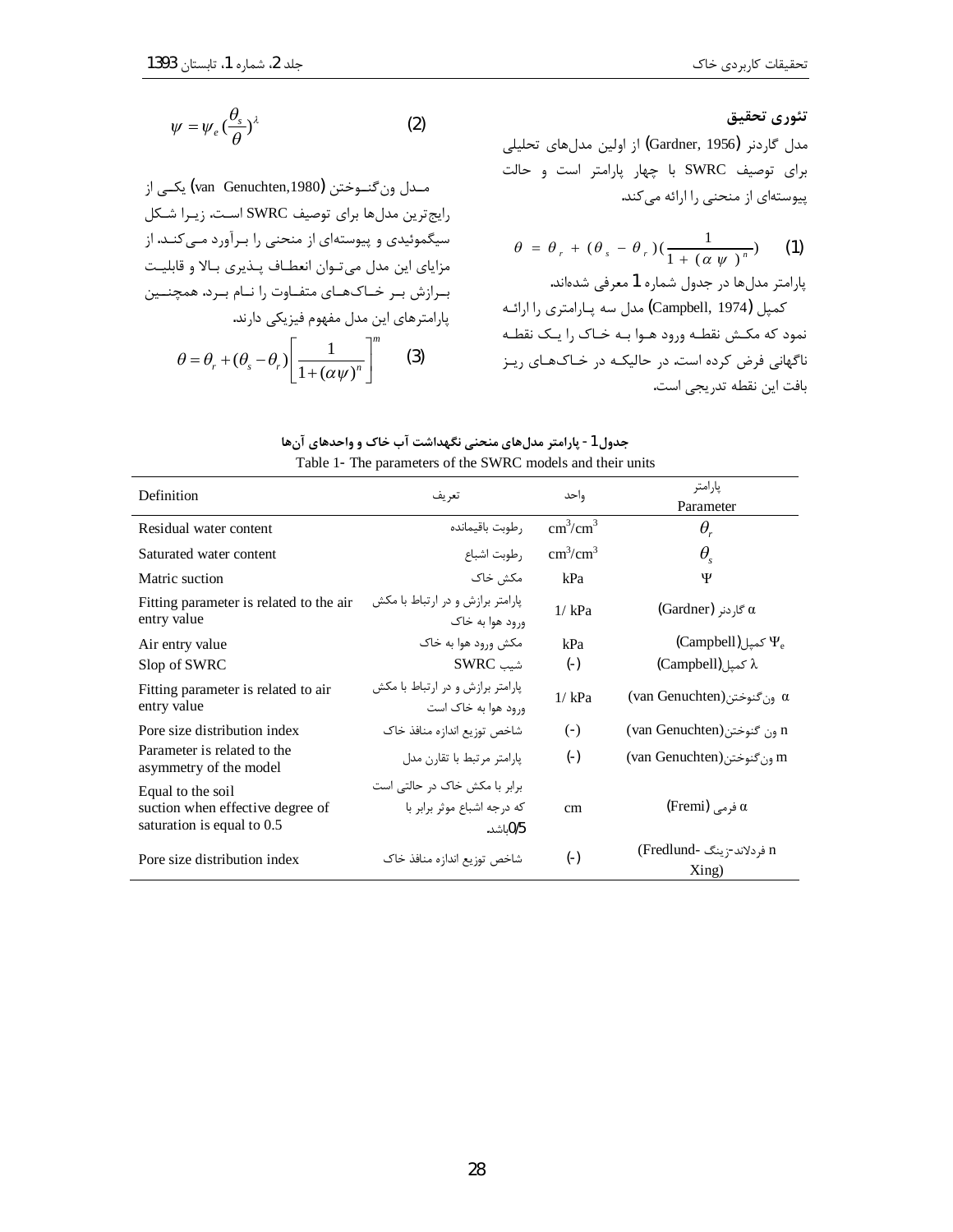| Definition                                | تعريف                                                     | واحد              | پارامتر<br>Parameter               |  |
|-------------------------------------------|-----------------------------------------------------------|-------------------|------------------------------------|--|
| Parameter is related to the               | يارامتر مرتبط با تقارن مدل                                | $(\cdot)$         | m فردلاند-زينگ -Fredlund)          |  |
| asymmetry of the model                    |                                                           |                   | Xing)                              |  |
| Is related to the air entry value         | مرتبط با مكش ورود هوا                                     | kPa               | فردلاند-زينگ $\alpha$              |  |
|                                           |                                                           |                   | (Fredlund-Xing)                    |  |
| Soil suction in residual condition        | مکش خاک در رطوبت باقیمانده                                | kPa               | (Fredlund- فردلاند-زينگ) $\Psi_r$  |  |
|                                           |                                                           |                   | Xing)                              |  |
| Residual water content                    | رطوبت باقیمانده در خاک                                    | gr/gr             | C دکستر (Dexter)                   |  |
| Proportional to matrix pore space         | پارامتر مربوط به منلفذ توده خاک                           | gr/gr             | $($ Dexter) دکستر                  |  |
| Proportional to structural pore space     | پارامتر مربوط به منافذ ساختماني<br>خاک                    | gr/gr             | $($ Dexter) د کستر                 |  |
| Emptying of the matrix pore space         | مکشی که در آن منافذ توده خاک<br>شروع به تخلیه می کنند     | kPa               | $($ Dexter) دکستر                  |  |
| Emptying of the structural pore space     | مکشی که در آن منافذ ساختمانی<br>خاک شروع به تخلیه می کنند | kPa               | $($ Dexter) د کستر                 |  |
| Gravimetric water content                 | بیانگر رطوبت جرمی خاک                                     | gr/gr             | W دکستر (Dexter)                   |  |
| Weighting factor                          | فاکتور وزنی                                               | $(\cdot)$         | Wiسکی و دورنر Durner and)<br>Seki) |  |
| Effective saturation                      | اشباع موثر                                                | $(\%)$            | Se سکی (Seki)                      |  |
| Complementary error function              | تابع توزيع نرمال تكميلي                                   | $(-)$             | $(Seki)$ سکی) $Q(x)$               |  |
| Fitting parameter                         | پارامتر برازشی                                            | $(\cdot)$         | $(Seki)_{i}$ سکے) $\sigma_i$       |  |
| Number of peaks                           | تعداد نمای منحنی                                          | $(-)$             | $(Seki)$ سکے) $K$                  |  |
| Surface tension                           | كشش سطحى                                                  | dyne/cm           | $(Seki)$ سکے) $\gamma$             |  |
| Contct angle                              | زاويه تماس                                                | درجه              | $(Seki)$ سکے) $\beta$              |  |
| Water density                             | چگالی آب                                                  | $gr/cm^3$         | $(Seki)_{\alpha}$ سکے) $\rho_w$    |  |
| Gravity acceleration                      | شتاب ثقل                                                  | cm/s <sup>2</sup> | g سکے (Seki)                       |  |
| Pore radie                                | شعاع منافذ                                                | میکرو متر         | $(Seki)$ سکے $r$                   |  |
| The same as those in the van<br>Genuchten | مشابه پارامتر همسان در مدل ون-<br>گنوختن                  | $(-)$             | (Durner) و $m \rho$ دورنر (        |  |
| Fitting parameter                         | پارامتر برازشى                                            | $(\cdot)$         | $(D$ urner) دورنر (                |  |

### ادامه جدول 1- پارامتر مدلهای منحنی نگهداشت آب خاک و واحدهای آن Continues of Table 1- The parameters of the SWRC models and their units

$$
\theta = \theta_r + (\theta_s - \theta_r)(1 + \frac{\alpha - \psi}{\alpha - n})\exp(-\frac{\alpha - \psi}{\alpha - n})
$$
 (4)

$$
\theta = \theta_r + (\theta_s - \theta_r) \exp(\frac{a - \psi}{n})
$$
 (5)

مـدل تحليلـي تــاني (Tani, 1982) داراي چهـار پــارامتر برازشی است که بر موقعیت و شـکل منحنـی اثـر دارنـد و نمی توان اثر هر پارامتر را به صورت مجزا از هم تشـخیص داد. بــه همــين علــت بــرازش آن مشــكل اســت. ولــى انعطاف پذیری آن بالا است و یک منحنبی پیوستهای را ارائه مىدهد (Sillers *et al*., 2001**)**. مککی و بامب (McKee & Bumb, 1984) یک مدل نمایی با چهار پارامتر برای SWRC ارائه کردند که به نـام مدل بولتزمن معروف شد. عيب مدل بولتزمن در اين است که پارامترهای آن بر شکل و موقعیت منحنی اثـر دارنـد و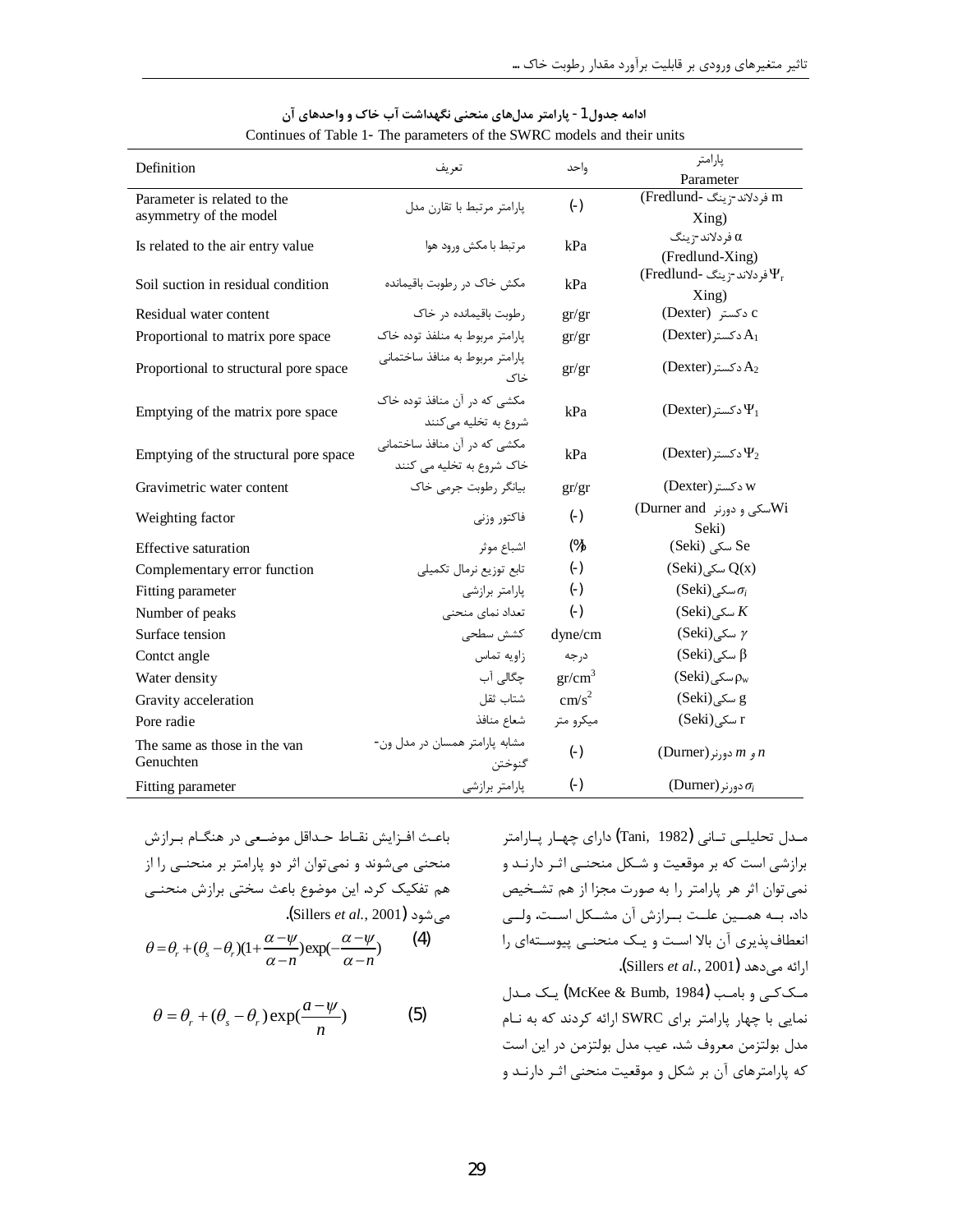$\Gamma$ 

مک کی و بامب (McKee & Bumb, 1987) یک مدل نمایی دیگر به نام مـدل فرمـی ارائـه کردنـد کـه از مـدل بولتزمن ساده تر و انعطـاف پـذيرتر بـوده و يـک منحنـى پیوسته را ارائه میکند.

$$
\theta = \theta_r + (\theta_s - \theta_r)(\frac{1}{1 + \exp(\frac{\psi - a}{n})})
$$
 (6)

فردلاند و زینگ (Fredlund & Xing, 1994) یک مـدل پنج پارامتری ارائه کردنـد کـه شـباهت زيـادي بـه مـدل ون گنوختن دارد و بر دامنه وسیعی از مکش ها قابل برازش است.

$$
\theta = \theta_s \left( 1 - \frac{\ln(1 + \frac{\psi}{\psi_r})}{\ln(1 + \frac{10^6}{\psi_r})} \right) \frac{1}{\left[ \ln(e + (\frac{\psi}{a})^n) \right]^m}
$$
 (7)

تمام مدل های نام برده در بالا تک نمایی<sup>1</sup> هستند. امــا دورنر و سکی مدلهـای دو نمـایی<sup>2</sup>پیشـنهاد کردنـد. ایـن مدلها بر پايه توزيع نـاهمسـان منافـذ خـاک پايـه٫يـزي شدهاند. برای بیان تعریف مدلهای تک نمایی و دو نمایی، سکی (Seki, 2007) این گونه بیان کرد که خاکهایی کـه دارای خاکدانه هستند دو نوع توزیع اندازه منافـذ داشـته و در نمودار نیز دارای دو پیک (قله) هستند؛ توزیـع انـدازه منافذ درشت که در بین خاکدانهها است و توزیـع انـدازه منافذ ریز که در درون خاکدانهها است. بنابراین مدلهای SWRC که فقط یک نوع توزیـع انـدازه منافـذ را در نظـر می گیرند را تک نمایی و مدلهایی که هـر دو نـوع توزیـع اندازه منافذ را مبنا قرار می دهند را دو نمـایی مـی گوینـد. دورنر (Durner, 1994) براي بيان مدل خــود از مــدل ون-گنوختن به عنوان مدل یایه استفاده کرد.

$$
S_e = \sum_{i=1}^{k} w_i \left[ \frac{1}{1 + (\alpha_i \psi)^{n_i}} \right]^{m_i}
$$
\n
$$
(0 < w_i < 1, \sum w_i = 1)
$$
\n
$$
\text{Seki, 2007} \quad \text{Soki, 2007} \quad \text{Soki, 2008} \quad \text{Lip.}
$$

1- Unimodal 2- Bimodal

$$
S_e = \sum_{i=1}^{k} w_i Q \left[ \frac{\ln(\frac{\psi}{\psi_{mi}})}{\sigma_i} \right]
$$
  

$$
Q(x) = \frac{1}{\sqrt{2\pi}} \int_x^{\infty} exp(\frac{-t^2}{2}) dt
$$
  

$$
\psi_m = \frac{A}{r_m}
$$
  

$$
A = \frac{2 \gamma \cos \beta}{\rho_w g}
$$
 (9)

برم مخصوص آب، β زاویه تمـاس آب، γ کشــش Pw سطحی، r شعاع منافذ و g شتاب ثقلی میباشد. براتسـرت (Brutsaert, 1966) مقدار A را برابر با 0/149cm<sup>2</sup> در نظـر گرفت. همچنین مقدار γ نیـز بـه صـورت ثابـت dyne/cm 72/75 در نظر گرفته می شود.

 $\rho$ بر یابه Dexter et al., 2008) د کستر و همکـاران تخلخل چهار جزئی خاک، مدل خود را ارائـه کردنـد. ایـن مدل برای شنهای خوب دانهبندی شده مناسب نیست. زيرا دامنه مكش و توزيع اندازه منافذ آنها بسـياركم اسـت. البته این مشکل برای خـاکهـای کشـاورزی غالبـا وجـود ندار د.

$$
w = c + A_1 \exp^{\frac{(-\psi)}{\psi_1}} + A_2 \exp^{\frac{(-\psi)}{\psi_2}} \tag{10}
$$

# مواد و روشها

نمونه برداری و اندازهگیری ویژگیهای خاک 75 نمونه خاک بهصورت دست خورده و دست نخورده از استان گیلان جمعآوری شدند. توزیع اندازه ذرات نمونهها به روش هيدرومتر در 9 زمان (0/5، 1، 3، 10، 30، 60، 90، 120و 1440 دقیقه) و سری الک خشک در پنج قطر (1، 0/15، 0/25، 0/15 و 0/05 ميلي متر) بدست آمد ( Gee Gee & Or, ) إبر اساس روش جي و اور Gee & Or, ) 2002) برای بدست آوردن مجموع رس و سیلت از قرائتهای 30 و 60 ثانیه و برای بهدست آوردن جزء رس از قرائتهای 1/5 و 24 ساعت استفاده شد. روابط مربوطه در زیر آورده شده است.

$$
\% (silt + clay) = P_{50\mu m} = m \ln(50 / X_{60}) + P_{60}
$$
  
\n
$$
m = (P_{30} - P_{60}) / \ln(X_{30} / X_{60})
$$
\n(11)

% 
$$
clay = P_{2\mu m} = m \ln(2 / X_{24}) + P_{24}
$$
  
\n
$$
m = (P_{1.5} - P_{24}) / \ln(X_{1.5} / X_{24})
$$
\n(12)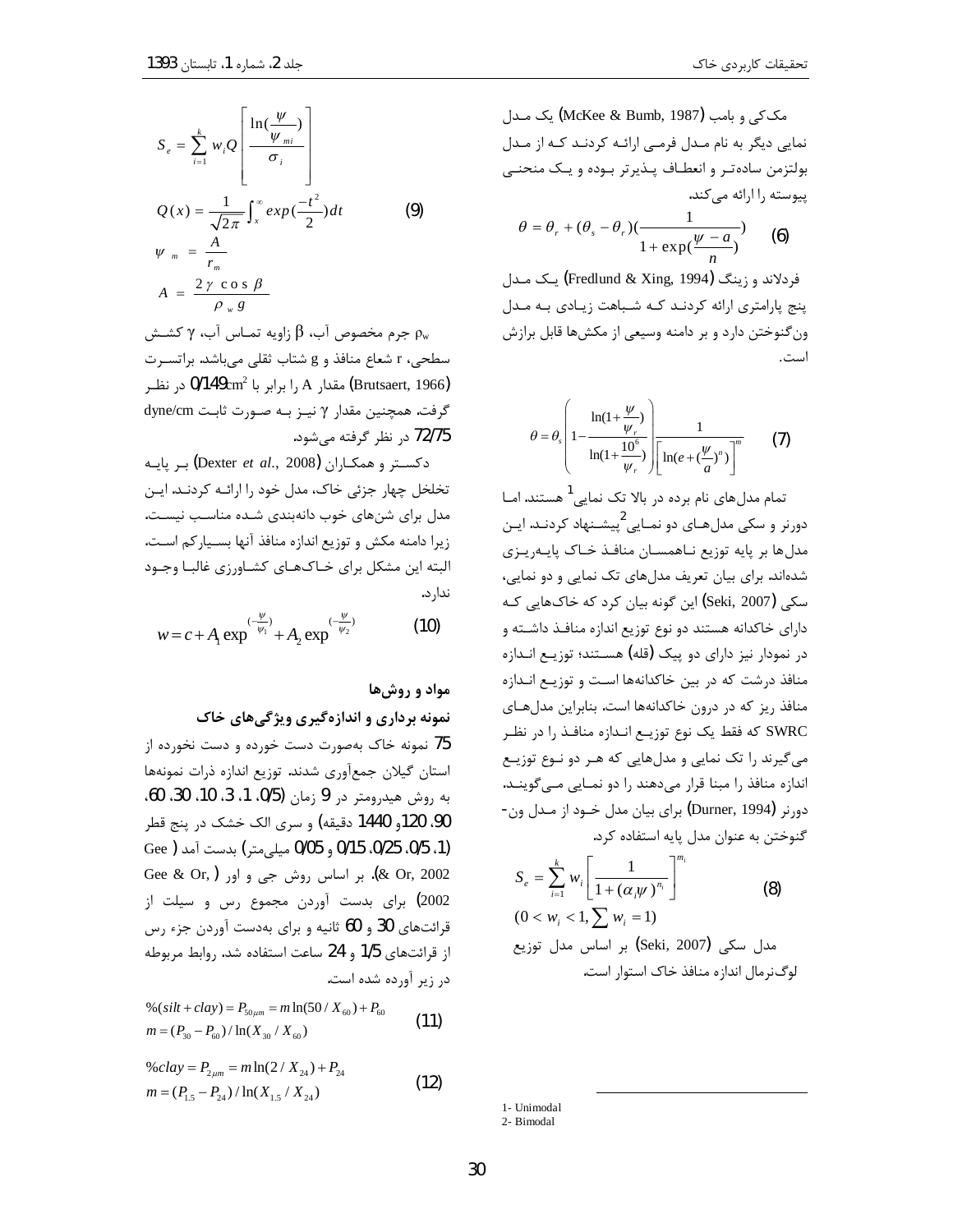$% silt = % (silt + clay) - % clay$  $(13)$ 

 $% sand=100-%silt+clav)$  $(14)$ 

 $P_{24}$ در روابط فوق  $P_{2\mu m}$ ،  $P_{50\mu m}$ ،  $P_{2\mu m}$  و  $P_{24}$  به ترتیب درصد تجمعی ذرات مربوط به 2 میکرومتر، 50 میکرومتر، قرائت 30 ثانيه، قرائت 60 ثانيه، قرائت 1/5 ساعت و قرائت ساعت می باشند. 23 $X_{60}$ ،  $X_{60}$  و  $X_{24}$ به ترتیب قط محاسبه شده برای زمانهای 30 ثانیـه، 60 ثانیـه، 1/5 ساعت و 24 ساعت میباشند.

براى بدست آوردن توزيع انـدازه خاكدانـههـا هماننـد روش توزیع اندازه ذرات عمل شـد. بـا ایـن تفـاوت کـه از محلول کالگون استفاده نشد و به جای الک خشک از الک تر استفاده شد (Millan et al., 2007). برای بدست آوردن SWRC، رطوبست در مكسشهساى صفر، 1 ، 2 و 5 کیلوپاسکال با استفاده از جعبه شن<sup>1</sup> و در مکشهـای10 ، 25، 50 ، 100، 200، 500، 1000 و 1500 كيلوياسكال Dane & Jan, ) استفاده از دسـتگاه صـفحات فشـاری $^{2}$ 2002) اندازهگیری شد. برای بدست آوردن جرم مخصوص ظاهری از روش استوانه استفاده شد ( Grossman & (Reinsch. 2002).

برای برازش مدل ون گنوختن از نرم افزا, RETC ( van Genuchten et al., 1991)، برای برازش مدلهای سکی و دورنر از برنامه نوشته شـده توسـط سـكى (Seki, 2007)، برای برازش مـدلهـای گـاردنر و بـولتزمن از DataFit9 و برای برازش مدل های تانی، کمیل، دکستر و فرمبی نیـز از ابزار Solver در برنامه Excel 2010 استفاده شد.

# فرآيند پيش بيني

برای بدست آوردن پارامترهای فراکتالی جهت استفاده از آنها بهعنوان برآوردگر، معادله پریر و همکاران، ( Perrier et al., 1999) بر دادههای اندازهگیری شـده توزیـع انـدازه ذرات و خاکدانـههـا بـرازش شـده و مقـادیر سـه پـارامتر فراکتالی برای هر کدام از توزیعها بهدست آمد. معادله پریر و همكاران، (Perrier *et al.,* 1999) به صورت زير مي باشد.

$$
m(x \le x_i) = (\alpha^{D-3})(L^{D-3})x_i^{3-D} \qquad (15)
$$

 $\text{L}$  درصد تجمعی جرم خاک،  $\alpha$  نسبت تشابه  $m$  (  $x{\leq}x_i$ ) اندازه آغازگر $^2$ ، x قطر ذرات و D بعد فراکتالی می باشد.

پارامتر های فراکتـالی توزیـع انـدازه ذرات بـا انـدیس PSD و پارامتر های فراکتالی توزیـع انـدازه خاکدانـههـا بـا اندیس agg نشان داده شدند.

براي فراينـد پـيش بينـي ابتـدا معـادلات SWRC بـر دادههای اندازه گیری شده برازش شد و مقدار ضرایب برای هر معادله بدست آمـد. در مرحلـه بعـد كليـه متغيـرهـاى ورودی (شن، رس و جرم مخصوص و پارامترهای فراکتالی  $(L_{\text{PSD}} \bullet L_{\text{PSD}})$  توزيــع انــدازه ذرات  $D_{\text{PSD}}, \alpha_{\text{PSD}}$  و خــاکـدانــههــا و ضرايب مــدلهــاي $\mathrm{SWRC}$ از نظــر  $\mathrm{L_{agg}}$  و  $\mathrm{D_{agg}}$ نرمال بودن بررسی شدند. متغیرهـایی کـه توزیـع نرمـال نداشتند تبدیل نرمال بر روی آنها صورت گرفت (جـدول 2). سپس همه متغیرهـا اسـتاندارد شـدند. بـرای فرآینـد برآورد 50%از دادهها براي آمـوزش و 50% باقيمانـده نيـز برای آزمون بهصورت تصادفی انتخاب شـدند. سـپس از دو سطح ورودي براي برآورد ضرايب مدل هاي SWRC با استفاده از ANNs استفاده شد.

به طور کلی برای اجرای شبکههـای عصـبی مصـنوعی هر چقدر تعداد داده بیشتر باشد مفیدتر است. امـا بیکـر و الیسن (Baker & Ellison, 2008) گزارش کردند کـه اگـر تعداد دادههـا كـم باشـد مـىتوان از شـبكههـاى عصـبى مصنوعی مرکب<sup>3</sup> بهطور موفقیتآمیـزی اسـتفاده نمـوده و مدل های پایداری ایجاد کرد. بنابراین، چون تعداد دادهها در این تحقیق کـم بـود، از شـبکههـای عصـبی مصـنوعی مر کب برای ایجاد توابع استفاده شد. در شبکههای عصبی مصنوعی مرکب مدل سازی با استفاده از چندین نوع شبکه با ساختارهای متفاوت ایجاد مـی شـود و در نهایـت نتـایج همه آنها ترکیب میگردد.

در این پژوهش از شبکههای عصبی پرسپترون چند لايه (MLPs) و توابـع پايــه شــعاعي (RBF) جهـت ايجــاد مدل های PTF منحنی رطوبتی استفاده شـد. شـبکههـای مذکور دارای سه لایه ورودی، میانی و خروجی بودنـد و از توابسع فعالســـــازىLogistic ،Gaussian ،Tanh ،Sine، Exponential و Identitiy در لايههاي ميـاني و خروجـي استفاده شد. تعداد سلولها در لايـه ميـاني بـين 3 تـا 12 بود.

<sup>1-</sup>Sand box

<sup>2-</sup>Pressure plate

<sup>3-</sup> Artificial neural network ensembles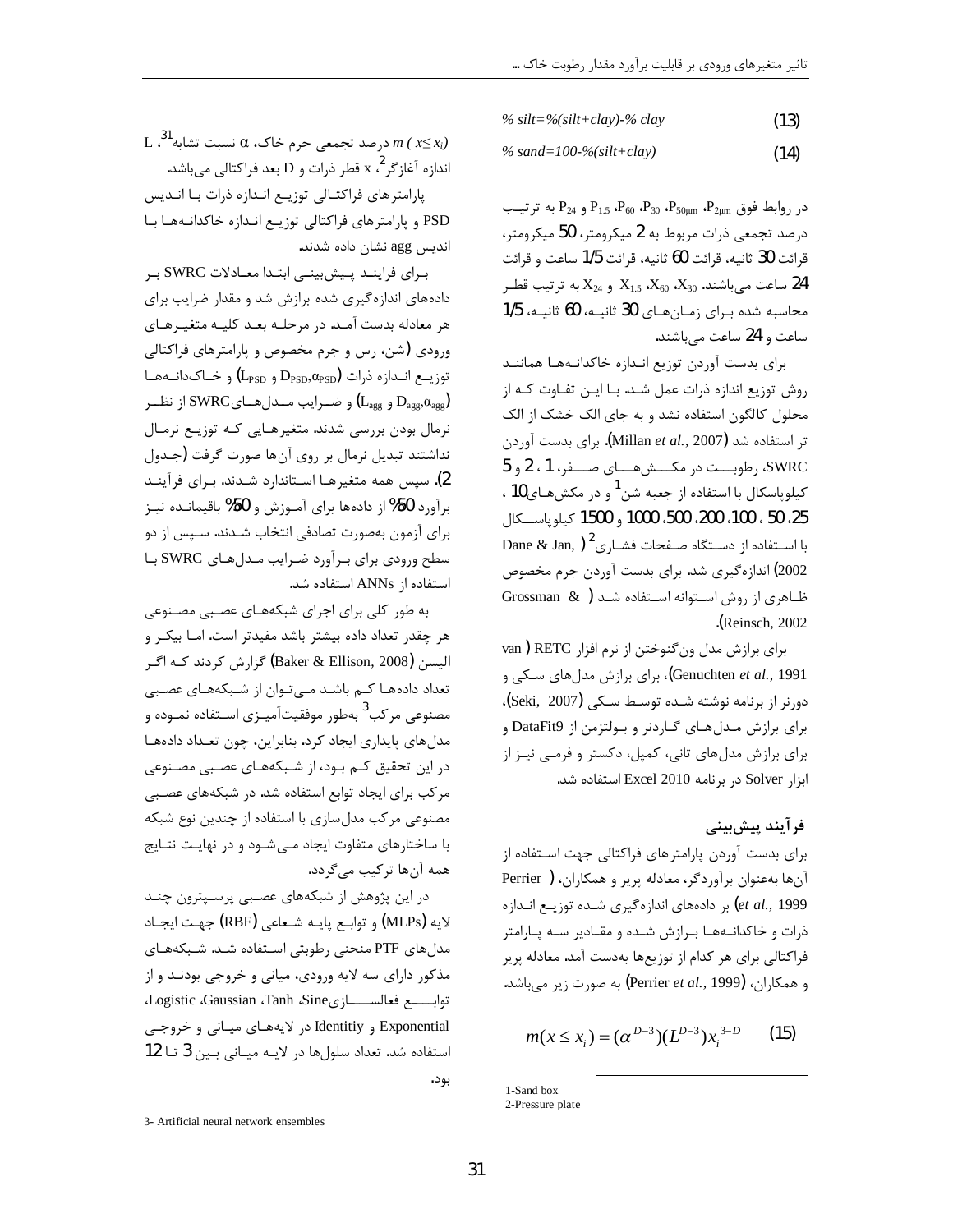• متغیرهای ورودی در سطح اول: رس، شـن، جـرم مخصوص ظاهري و پارامترهاي فراكتـالي توزيـع انـدازه  $(L_{\text{PSD}}$  ذرات خاک  $D_{\text{PSD}}$ ,  $\alpha_{\text{PSD}}$  و

• متغیرهای ورودی در سطح دوم: رس، شـن، جـرم مخصوص ظاهري و پارامترهاي فراكتـالى توزيـع انـدازه  $(L_{\text{agg}}, \alpha_{\text{agg}})$  خاکدانهها  $D_{\text{agg}}, \alpha_{\text{agg}}$ 

در مرحله بعد مقدار پیش بینی شده برای هر ضریب را در معادله مربوطه قرار داده و SWRC برآوردی بـرای هـر مدل به دست آمد. سپس SWRC برازش شده بــا SWRC برآوردي بهصورت منحنى به منحنى مقايسـه وآمـارههـاي انتگرال ريشـه ميـانگين مربعـات خطـا (IRMSE)، معيـار اطلاعـات اكايــكـ(AIC) و ضـريب تبيــين  $\left(\mathbb{R}^2\right)$  محاســبه شدند.

مدل های بروکس-کوری (Brooks & Corey, 1964) ، گرنوالـت-گرنـت (Groenevelt & Grant. 2004) و لـوگ نرمال كازوگى (Kosugi, 1994) به دليـل خطـا در انجـام برازشها حذف شدند. در برآورد پارامترهای ایـن مـدلهـا مقادیری که برای آمارههای ارزیابی بدست آمد بسیار بالا بود و پارامترها دارای مقادیر منطقی نبودند. در واقع ایـن مدلها بر دادههای SWRC نمونههای خاک برازش نشدند.

برای رسم نمودارها از نرم افزار 2010 Excel، برای نرمال سازی اطلاعات و بدست آوردن نمودارهای جعبـهای از نرم افزار Minitab16 و برای انجام تجزیه کلاستر از نرم افزا, SPSS16 استفاده شد.

معیارهای سنجش مدلها در معادلات 16 تا 18 نشان  $\theta_{\scriptscriptstyle mean}$  داده شده است که در این معادلات  $\theta_{\scriptscriptstyle pre}$  ،  $\theta_{\scriptscriptstyle mean}$ به ترتیب نشان دهنده رطوبت پیش بینـی شـده، رطوبـت اندازه گیری شده و میـانگین رطوبـت مـیباشـند. q تعـداد ضرایب مدل و N تعداد نقـاط انـدازهگیـری شـده رطوبـت برای هر خاک میباشند.

$$
RMSE = \left[\frac{1}{b-a}\int_{a}^{b}(\theta_{pre}-\theta_{meas})^2\,d\psi\right]^{0.5}
$$
 (16)

$$
R^2 = 1 - \frac{\sum (\theta_{meas} - \theta_{pre})^2}{\sum (\theta_{meas} - \theta_{mean})^2}
$$
 (17)

$$
AIC = N \ln \left( \frac{\sum (\theta_{pre} - \theta_{meas})^2}{N} \right) + 2q
$$
 (18)

## نتايج و بحث

ویژگیهای آمـاری متغیرهـای ورودی در جـدول 3 نشـان داده شده است. میانگین مقادیر رس و شن نمونههای مورد مطالعــه بــه ترتيــب 33 و 16 درصـد بــود. مقــدار جــرم مخصوص ظاهری این خاکها بـه طـور متوسـط برابـر بـا 1/29 گرم بر سانتی متر مکعب بـود. ویژگـیهـای آمـاری پارامتر های فراکتالی برای توزیع اندازه ذارت و خاکدانهها نیز نشان داده شده است.

نتایج مدلها در دو بخش آموزش و آزمون برای سطح اول (بر اساس توزیع اندازه ذرات خاک) و دوم (بر اساس توزیع اندازه خاکدانههای خاک) ورودیها به ترتیب در جداول 4 و 5 نشان داده شدهاند. در این جداول مدلهـا بـر حسـب میانگین IRMSE مرحله آزمون از کوچک به بزرگ مرتب شدەاند.

تحت شرایطی که از ورودیهای سطح اول استفاده شد (جدول 4) مدل چهار پارامتری فرمی با بالاترین دقـت در بین سایر مدلها برآورد شد. مدل فرمی کـه یـک مـدل سادهتر وانعطاف يذيرتر وحالت توسعه يافتـه مـدل بولتزمن است داراي نتايج مناسبي ميباشد كه اين نتايج با گزارشات مککی و بامب (McKee & Bumb, 1987) مطابقت دارد. بيات و همكـارن (Bayat et al., 2013) نيـز دو مدل فرمی و بولتزمن را از نظر دقت برازش با هـم مقایسه نموده و بیان کردند که تفاوت معنیداری بین این دو مدل وجود ندارد.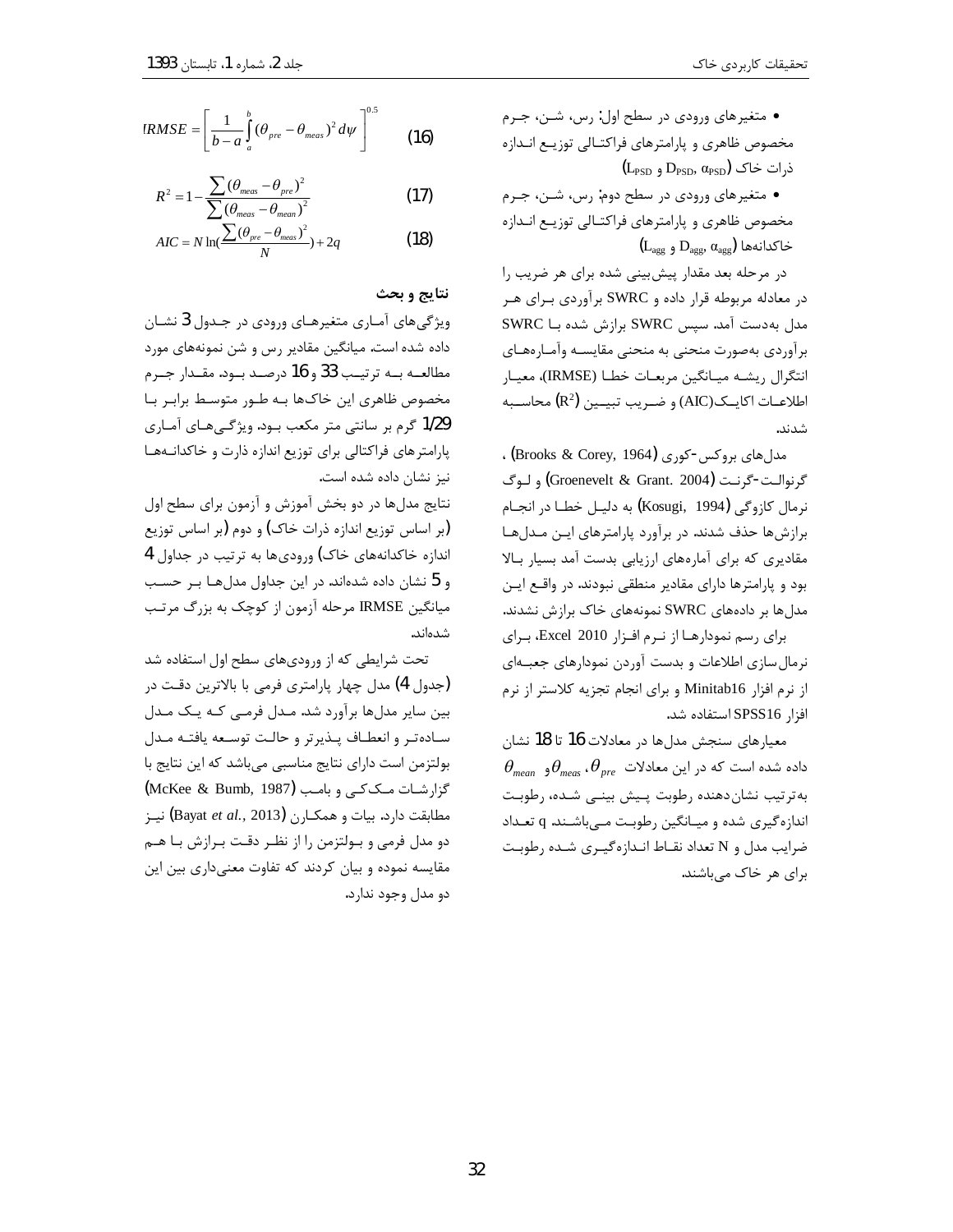|                           | Table 2- The use relations to normalize estimators |              |                 |
|---------------------------|----------------------------------------------------|--------------|-----------------|
| <b>Transformation</b>     | رابطه نرمال سازي Variable                          |              | متغير           |
| Sand $0.5$                | $(\cdot)_{\hat{\mathfrak{m}}}$ شى) $^{0.5}$        | Sand         | شن              |
| Bulk density <sup>2</sup> | جرم مخصوص ظاهری) $^2$                              | Bulk density | جرم مخصوص ظاهري |

جدول 2- روابط استفاده شده برای نرمالسازی بر آوردگرها

| Table 3- Statistical characteristics of the input variables |                   |                  |                  |                       |                     |      |                       |                                               |               |               |
|-------------------------------------------------------------|-------------------|------------------|------------------|-----------------------|---------------------|------|-----------------------|-----------------------------------------------|---------------|---------------|
|                                                             |                   | $L_{\text{age}}$ | $D_{\text{age}}$ | $\alpha_{\text{agg}}$ | $L_{PSD}$ $D_{PSD}$ |      | $\alpha_{\text{PSD}}$ | جرم مخصوص ظاهرى<br>Bulk density<br>$(g/cm^3)$ | شن(%)<br>Sand | رس(%)<br>Clay |
| Min                                                         | حداقا ِ           | 0.65             | 2.71             | 0.65                  | 0.63                | 2.73 | 0.63                  | 0.73                                          |               | 13            |
| Max                                                         | حداكثر            | 2.09             | 2.95             | 2.09                  | 1.23                | 2.93 | 1.23                  | 1.70                                          | 59            | 58            |
| Mean                                                        | مىانگىن           | 1.17             | 2.81             | 1.17                  | 0.79                | 2.86 | 0.79                  | 1.29                                          | 16            | 33            |
| <b>SD</b>                                                   | انحراف استاندار د | 0.21             | 0.70             | 0.20                  | 0.09                | 0.04 | 0.09                  | 0.24                                          | 10            | 11            |

جدول3 - ویژگی های آماری متغیرهای ورودی

بعد از مدل فرمي، مدل سكي قرار گرفت كه اين مـدل از نظر معیارهای مورد مطالعه با دقت مناسبی برآورد شد و به خوبی با دادههای اندازهگیری شده تطابق داشت. دقت بالای مدل سکی در حالتی کـه از اطلاعـات توزیـع انـدازه ذرات استفاده شـده اسـت را مـی تـوان بـه همبسـتگی یارامترهای این مدل با برآوردگرها نسبت داد.

پارامترهای مدل سکی همبستگی قویتر و بیشتری بـا ابعاد فراكتالي توزيع اندازه ذرات نسبت بـه توزيـع انـدازه خاكدانهها از خود نشان دادند (دادههـا نشـان داده نشـده است). یافتههای حاصل از این پـژوهش در زمینــه برتـری مدل سکی نسبت به مدل دورنر بـا مطالعــهای کـه ســکی (Seki, 2007) بر روى قابليت برازش اين دو مدل انجام داد هماهنگ است و این محقق نیز نشان داد که مـدل سـکی نسبت به مدل دورنر نتایج بهتری دارد. همچنـین بیـات و همکاران (Bayat *et al.,* 2013) نیز قابلیت برازش دو مدل سکی و دورنر را مقایسه کردند و نتیجه گرفتند کـه مـدل سکی دارای دقت بـالاتری اسـت. احتمـالا از دیگـر دلایـل نتايج مناسب مدل سكي، ارتباط مستقيم پارامترهاي آن با توزيع لوگ نرمال اندازه منافذ خاک است (Seki, 2007). شاید همبستگی پارامترهای ورودی با ضرایب مـدل سـکی از دیگر دلایل نتیجه حاصله باشد.

مدل کمپل نسبت بـه مـدل ونگنـوختن داراي دقـت برآورد بالاتری بود که با یافتههای بیات و همکاران ( Bayat et al., 2013) که قابلیت برازش مدلهای متعدد را مقایسه

کردند هماهنگ است. بر خلاف انتظار، مـدل دکسـتر کـه Dexter et al., ) يک مدل دو نمايي و پنج پارامتري است 2008) بطور ضعیفی برآورد شد. همچنین انتظار می رفت که مدل دورنر نیز با دقت مناسبی برآورد شود، اما با وجود دو نمایی بودن معادله آن نتایج برآورد رضایت بخش نبود. شاید نوع خاکهای مطالعه شده در این تحقیــق از عوامــل مؤثر بر نتایج حاصله باشند. چون بر اساس گزارش دواتگر و همكـاران (Davatgar *et al*., 2006) اســمكتايت كـانى غالب در خاک های استان گیلان است که یک رس 2:1 بـا رفتارهای متفاوت می باشد. بنابراین، در این زمینه نیاز بـه تحقیقات بیشتر بر روی خاکهای متفاوت می باشد.

مدل فرمي بر اساس آماره AIC مرحله آزمون نيز كمترين خطا را داشت و بعد از آن بهترتيب مدلهاى تانى و سکی قرار گرفتند که جایگاه این دو مدل بر اساس آماره IRMSE عكس بود. ولي نكته اصلي اين است كه سه مدل اول و سه مدل آخر که بهترتیب بالاترین و ضعیفترین دقت برازش را داشتند، بر اساس هر دو آماره یکسان بودند.

در استفاده از سطح دوم متغیرهای ورودی یعنی متغیرهای ساختمانی مدل گاردنر با بالاترین دقت برآورد شد. مدل سکی نیز با دقت بالایی برآورد گردید (جدول 5). مدل فرمی که با سطح اول متغیرهای ورودی (یعنی متغیرهای بافت خاک) بالاترین دقت برآورد را داشت، با سطح دوم متغیرهای ورودی (یعنی متغیرهای ساختمانی)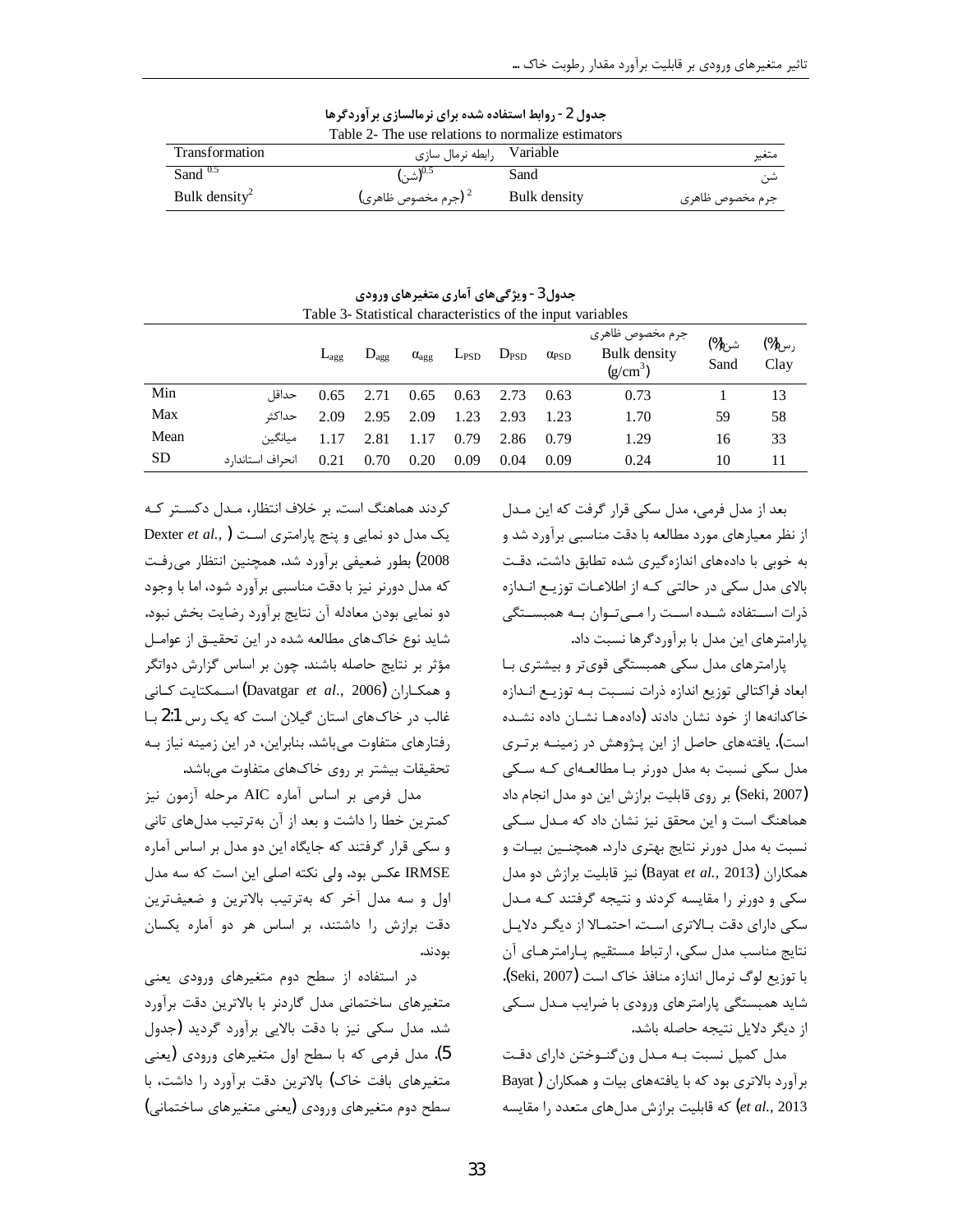نتايج آن ضعيف شده و دقت برآورد آن كاهش يافت. با این وجود در مقایسه با مدل بولتزمن که شبیهترین مدل

|                 |                | ازمون   | revel. |                                             |         | اموزش |                                             |
|-----------------|----------------|---------|--------|---------------------------------------------|---------|-------|---------------------------------------------|
|                 | Testing        |         |        | Training                                    |         |       |                                             |
| Model           | مدل            | AIC     | $R^2$  | <b>IRMSE</b><br>$\text{(cm}^3\text{/cm}^3)$ | AIC     | $R^2$ | <b>IRMSE</b><br>$\text{(cm}^3\text{/cm}^3)$ |
| Fremi           | فرمى           | $-1355$ | 0.930  | 0.095                                       | $-1269$ | 0.921 | 0.095                                       |
| Seki            | سکی            | $-1107$ | 0.828  | 0.098                                       | $-1296$ | 0.900 | 0.079                                       |
| Tani            | تانى           | $-1261$ | 0.889  | 0.106                                       | $-1279$ | 0.905 | 0.088                                       |
| Gardner         | گا, دنر        | $-746$  | 0.949  | 0.147                                       | $-1723$ | 0.939 | 0.069                                       |
| <b>Boltzman</b> | بولتزمن        | $-1026$ | 0.967  | 0.209                                       | $-1273$ | 0.961 | 0.182                                       |
| Fredlund-Xing   | فردلاند- ; ينگ | $-1079$ | 0.902  | 0.224                                       | $-1288$ | 0.904 | 0.175                                       |
| Campbell        | كمپل           | $-876$  | 0.956  | 0.273                                       | $-690$  | 0.952 | 0.359                                       |
| van Genuchten   | ون گنوختن      | $-624$  | 0.914  | 0.311                                       | $-743$  | 0.911 | 0.239                                       |
| Durner          | دورنر          | $-346$  | 0.767  | 0.347                                       | -449    | 0.772 | 0.261                                       |
| Dexter          | دكستر          | $-341$  | 0.806  | 0.625                                       | $-321$  | 0.868 | 0.552                                       |

جدول 4 - دقت تخمین رطوبت از طریق مدلهای مختلف منحنی رطوبتی بر اساس سطح اول ورودی Table 4- The accuracy of the estimation of water content through different SWRC models for the first input

> مدل تانی که یک مدل چهار پارامتری است و انعطاف پذیری بالایی دارد و یک منحنی پیوستهای را ارائه با سطح اول متغيرهاى (Sillers et al., 2001) ورودي دقت برآورد بالايي داشت (رتبه سوم) اما با سطح دوم متغیرهای ورودی دقت برآورد ضعیفی از خود نشان داد و بهعنوان آخرین مدل طبقهبندی شد.

> نتایج این جدول نشان میدهد که مدل کمپل در مقایسه با مدل ونگنوختن در بخش آزمون دارای دقت مناسبتری است اما در بخش آموزش تفاوت چندانی بین این دو مدل مشاهده نمیشود. در همین راستا مانیام و همكا,ا<sub>ن</sub> (Manyame *et al.,* 2007) قابليت برازش دو مدل ونگنوختن و کمپل را در خاکهای درشت بافت نیجریه مقایسه کردند و دریافتند که مدل کمپل نسبت به مدل ون گنوختن نتايج بهتري داشت. بافت خاكهاي مورد مطالعه در این تحقیق برخلاف خاکهای مورد استفاده در است (Manyame et al., 2007) تحقيق مانيام و همكاران و غالبا داری بافت متوسط تا سنگین هستند. اما با وجود این اختلاف مشاهده می شود که مدل کمپل با دقت بالاتری نسبت به مدل ون گنوختن برآورد شد. مدل کمیل یک مدل سه پارامتری است و معادله آن در مقایسه با

مدل ون گنوختن بسیار ساده است. در هر دو سطح متغیرهای ورودی مدل ون گنوختن با وجود این که یکی از پرکاربردترین مدلهای SWRC است اما با دقت بالایی برآورد نشد و در سطح پایینی از دقت قرار گرفت. این نتیجه نشان میدهد در صورتیکه نیاز به برآورد مدل SWRC با استفاده از پارامترهای سهلاالوصول برای خاکهایی با بافت متوسط تا سنگین باشد، بهتر است از مدلهايي غير از مدل ونگنوختن بهرهگيري شود. البته این نکته در خاکهای مختلف نیاز به تحقیق بیشتری دار د.

در سطح دوم متغیرهای ورودی نیز سه مدل که بالاترين دقت تخمين را بر اساس آماره AIC مرحله آزمون داشتند كاملا منطبق با آماره IRMSE بودند. سه مدل آخر نیز که ضعیفترین دقت تخمین را بر اساس آماره AIC مرحله آزمون داشتند منطبق با آماره IRMSE بودند، هر چند که ترتیب آنها متفاوت بود.

با دقت در رتبهبندی دقت برآورد مدلها بر اساس ورودیهای توزیع اندازه ذرات خاک (سطح اول) و توزیع اندازه خاکدانههای خاک (سطح دوم) (جداول 4 و 5) مشخص میگردد که نوع متغیرهای ورودی (مربوط به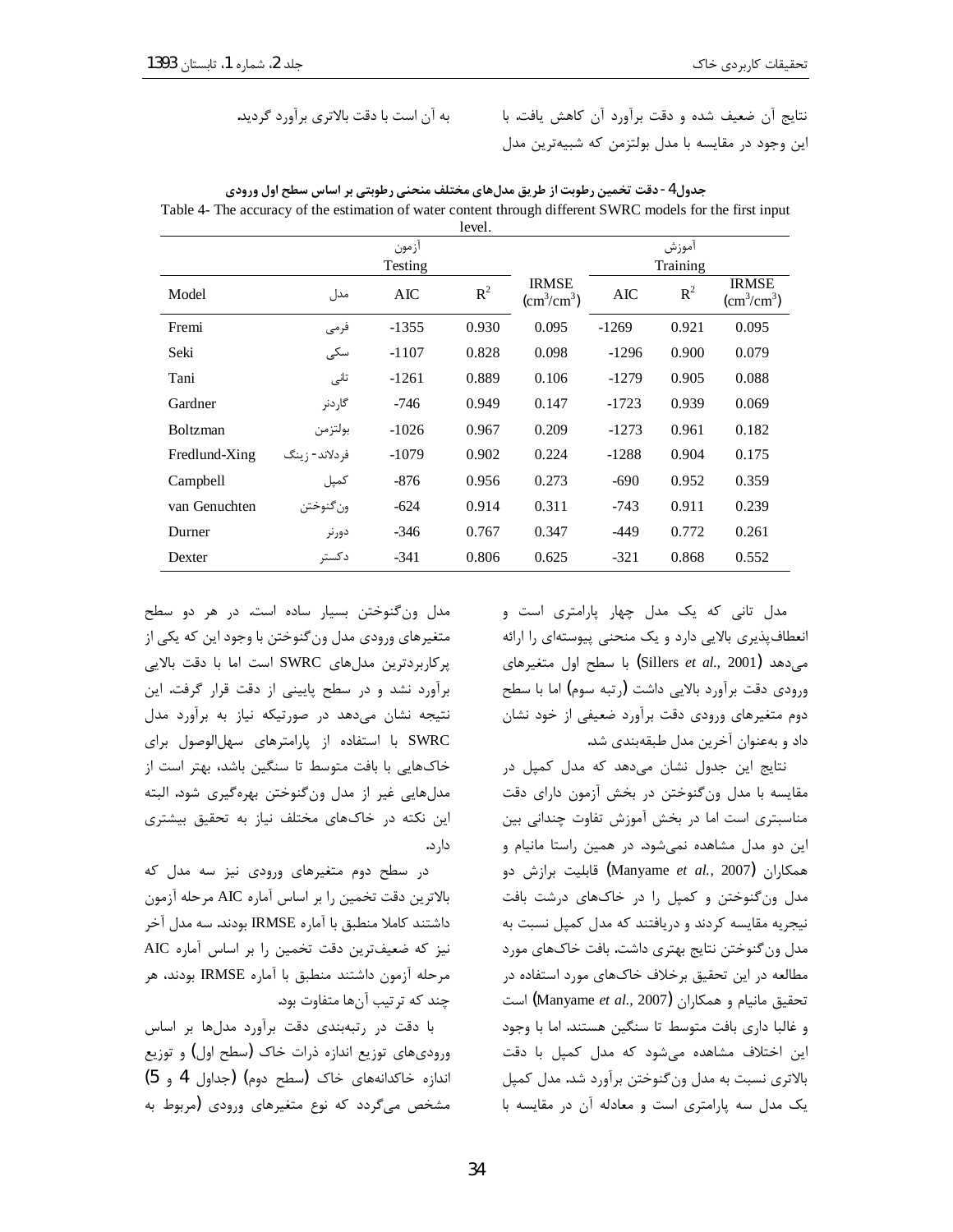بین سایر مدلها نتایج متوسطی داشته است اما در سطح دوم که از توزیع اندازه خاکدانهها استفاده شده است رتبه-بندی آن افزایش یافته و در بالاترین سطح در بین مدلها قرار گرفت. بیشترین تاثیر تغییر متغیر ورودی را در مدل تانی می توان مشاهده کرد که در دو سطح تفاوت بسیار زیادی در دقت برآورد از خود نشان داد.

بافت باشند یا ساختمان خاک) دارای برهمکنش با نوع مدل SWRC در برآورد رطوبت خاک با استفاده از ANNs می باشند. یعنی با تغییر نوع متغیرهای ورودی دقت برآورد رطوبت از طريق مدلهاىSWRC تغيير مى كند. بنابراين برای ایجاد بهترین برآورد برای رطوبت خاک بهتر است انتخاب نوع مدل با توجه به وروديهاي موجود انجام شود. به طوریکه مشاهده می شود مدل گاردنر در سطح اول در

جدول 5- دقت تخمین رطوبت از طریق مدلهای مختلف SWRC براساس سطح دوم متغیرهای ورودی Table 5- The accuracy of the estimation of water content through different SWRC models for the second input

|                 |                |          | level |                                             |            |       |                                             |  |  |
|-----------------|----------------|----------|-------|---------------------------------------------|------------|-------|---------------------------------------------|--|--|
| ازمون           |                |          |       |                                             | أموزش      |       |                                             |  |  |
|                 |                | Training |       |                                             |            |       |                                             |  |  |
| Model           | مدل            | AIC      | $R^2$ | <b>IRMSE</b><br>$\text{(cm}^3\text{/cm}^3)$ | <b>AIC</b> | $R^2$ | <b>IRMSE</b><br>$\text{(cm}^3\text{/cm}^3)$ |  |  |
| Gardner         | گار دنر        | $-1710$  | 0.970 | 0.084                                       | $-1554$    | 0.917 | 0.083                                       |  |  |
| Seki            | سکے            | $-1549$  | 0.934 | 0.089                                       | $-1848$    | 0.961 | 0.060                                       |  |  |
| Fremi           | فرمى           | $-1320$  | 0.919 | 0.096                                       | $-1454$    | 0.935 | 0.073                                       |  |  |
| Fredlund-Xing   | فردلاند- ; ينگ | $-1128$  | 0.864 | 0.190                                       | $-1113$    | 0.880 | 0.179                                       |  |  |
| Campbell        | كمپل           | $-1152$  | 0.978 | 0.197                                       | $-1087$    | 0.967 | 0.216                                       |  |  |
| <b>Boltzman</b> | بولتزمن        | $-1006$  | 0.958 | 0.220                                       | $-1161$    | 0.960 | 0.176                                       |  |  |
| van Genuchten   | ون گنوختن      | $-722$   | 0.928 | 0.232                                       | -776       | 0.937 | 0.217                                       |  |  |
| Durner          | دور نر         | $-195$   | 0.669 | 0.293                                       | $-565$     | 0.667 | 0.287                                       |  |  |
| Dexter          | دكستر          | $-634$   | 0.917 | 0.367                                       | $-571$     | 0.938 | 0.372                                       |  |  |
| Tani            | تانى           | $-291$   | 0.660 | 0.590                                       | $-269$     | 0.579 | 0.614                                       |  |  |

هر دو سطح با دقت پایینی برآورد شد. هرچند سطح دوم متغیرهای ورودی نتایج بهتری داشت. مدل کمپل از نظر معیار IRMSE درسطح متوسطی از دقت نسبت به دیگر مدلها قرار گرفت. اما میانگین  $\, {\rm R}^2 \,$  آن برای سطح اول و دوم به ترتیب برابر با 0/954 و 0/972 بود که در بین دیگر مدلها دقت پایینی را نشان میدهد. نتایج حاصل از مدل کمپل با نتایج نبی زاده و بیگی هرچگانی (Nabizadeh & Beigi Harchegani, 2011) مطابقت دارد. شاید یکی از دلایل عملکرد نسبتا ضعیف مدل کمپل در مقایسه با مدلهای گاردنر، سکی و فرمی سه پارامتری بودن آن باشد. همچنین این مدل مکش نقطهی ورود هوا به خاک را یک نقطهی ناگهانی فرض کرده است. در حالیکه در خاکهای ریز بافت این نقطه تدریجی است Buchan et al., ) بوچان و همکاران. Buchan et al., ) 1993) بیان کردند که با افزایش تعداد پارامترهای مدل سهولت استفاده از مدل کاهش می یابد. بنابراین بایستی

میانگین مقادیر IRMSE مراحل آموزش و آزمون هر مدل برای دو سطح متغیرهای ورودی در شکل 1 مقایسه شده است. تفاوت این شکل با جداول 4 و 5 در این است که در اینجا تاثیر سطح متغیرهای ورودی مقایسه شده است. نكته مهم در اين شكل عملكرد متفاوت مدل تاني در دو سطح ورودی است. این مدل در سطح اول با نتایج دقیقتری برآورد شد. اما با سطح دوم متغیرهای ورودی میانگین IRMSE به شدت افزایش یافت، بهطوری که یکی از ضعيفترين نتايج حاصل شد. اغلب مدلها تقريبا در هر دو سطح متغیرهای ورودی نتایج نزدیکی داشتند، به استثنای مدل دکستر که در این مدل نیز اختلاف بین دو سطح بالا بود. اما این اختلاف به اندازه اختلاف دقت برآورد با سطوح متفاوت در مدل تانی نیست. در مدلهای سکی، فرمی و گاردنر نتایج دو سطح بسیار نزدیک هستند و سطح دوم نتايج مناسبترى از سطح اول داشت. همان گونه که در جداول 4 و 5 نشان داده شد، مدل دکستر در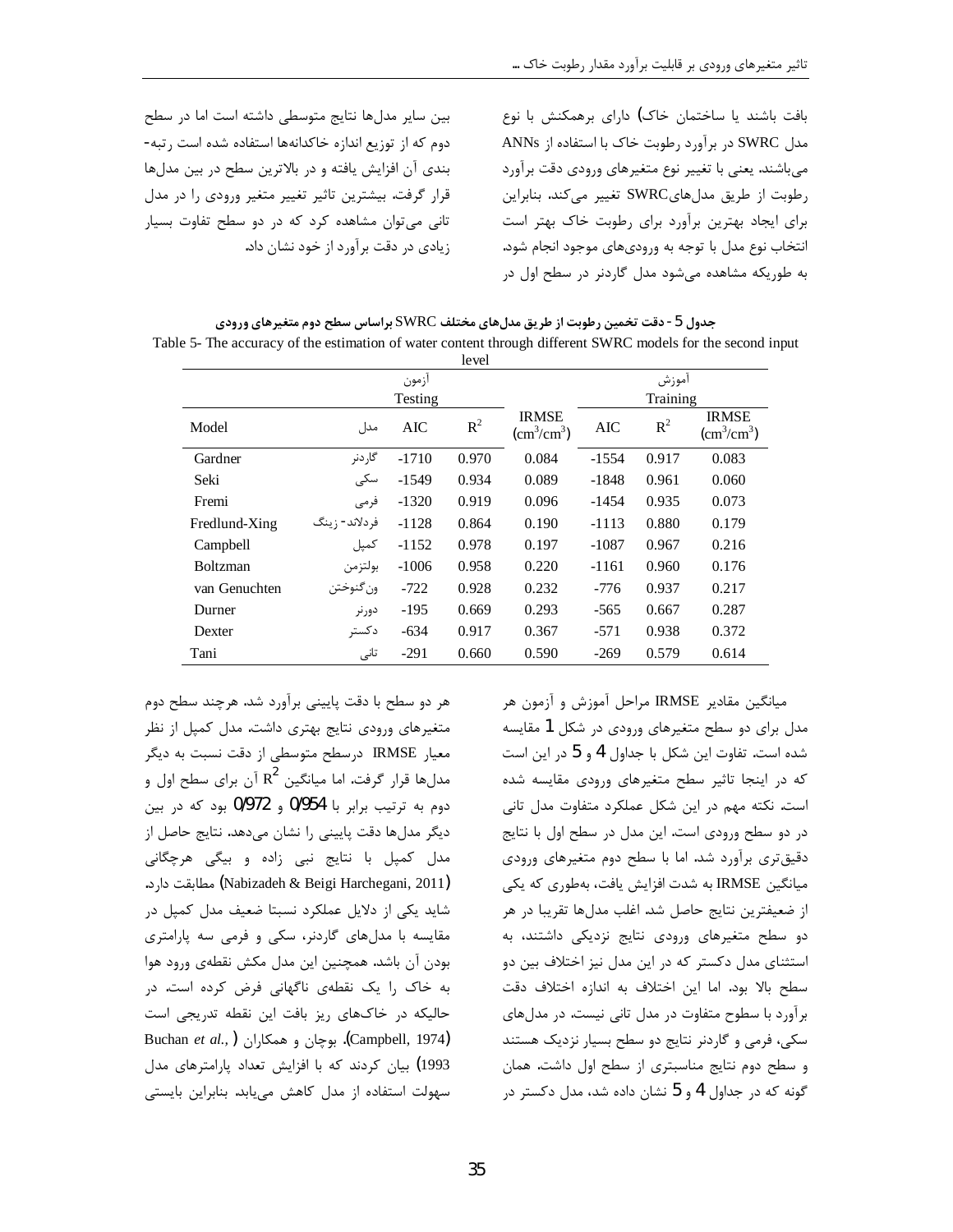افزایش نقاط حداقل موضعی در هنگام برازش منحنی می شوند و نمی توان اثر دو پارامتر بر منحنی را از هم تفکیک کرد. این موضوع باعث سختی برازش منحنی می-شود (Sillers *et al*, 2001**)**. مدل بولتزمن يک منحنى پیوسته را برآورد نمی کند. بین دقت مدل و سهولت استفاده از مدل یک تعادلی را برقرار نمود.

شاید یکی از دلایلی که باعث شده است مدل بولتزمن در سطح متوسطی از دقت قرار گیرد این باشد که پارامترهای آن بر شکل و موقعیت منحنی اثر دارند و باعث



شکل1- مقایسه مدلها بر اساس میانگین IRMSE مراحل آموزش و آزمون برای دو سطح متغیرهای ورودی Fig. 1- Comparing the models for the two input levels according to the average of the IRMSE of the training and testing steps

تجزیه کلاستر برای گروهبندی مدلها از نظر دقت برآورد با استفاده از آماره IRMSE در دو سطح متغیرهای ورودی به کار برده شد. برای رسم نمودارها از میانگین آموزش و آزمون استفاده شده است. تجزیه کلاستر یک تکنیک برای کلاس،بندی اطلاعات است و هدف این تقسیم بندی قرار دادن مدلهای مشابه و نزدیک در یک كلاس يا كلاستر است. تعداد كلاسترها بستگى به تفاوت گروهها دارد. هر چه قدر این تفاوتها بیشتر باشد تعداد كلاسترهاي ايجاد شده نيز بيشتر خواهد بود & Bezdek). Pal, 1992; Bezdek et al., 1999; Hoppner et al., (1999 همانگونه که مشخص است در هر دو شکل با خط قرمز مرز كلاسها عدد 4/5 در نظر گرفته شد.

بر اساس تجزیه کلاستر برای متغیرهای ورودی سطح اول مدلهای گاردنر، فرمی و بولتزمن دارای دقت نزدیکی بوده و در یک گروه قرار گرفتند. مدلهای تانی، فردلاند و زینگ و سکی نیز دارای دقت برآورد مشابه بوده و همگروه

شدند. نتايج حاصل از اين تحقيق با نتايج بيات و همكاران (Bayat *et al.*, 2013) در زمینه بررسی قابلیت برازش مدلها هماهنگ است. مدلهای دکستر و دورنر نیز علی رغم داشتن ضعیفترین دقت برآورد به علت تفاوت زیاد با همدیگر هر کدام در یک کلاس قرار گرفتند. مدل-های کمپل و ونگنوختن که هر دو از مدلهای نسبتا قدیمی هستند نیز در یک کلاس قرار گرفتند.

در نمودار سطح دوم متغیرهای ورودی مدلهای کمپل، بولتزمن، فردلاند-زينگ و ون گنوختن در يک گروه قرار گرفتند. مدلهای گاردنر، سکی و فرمی نیز دارای دقتهای نزدیکی بوده و در یک گروه قرار گرفتند. مدلهای دکستر، دورنر و تانی نیز علی رغم داشتن ضعيفترين دقت برآورد به علت تفاوت زياد با همديگر هر کدام در یک کلاس قرار گرفتند. مدل فردلاند-زینگ مدلی ینج پارامتری است که شباهت زیادی به مدل ون گنوختن دارد و بر دامنه وسیعی از مکشها قابل برازش است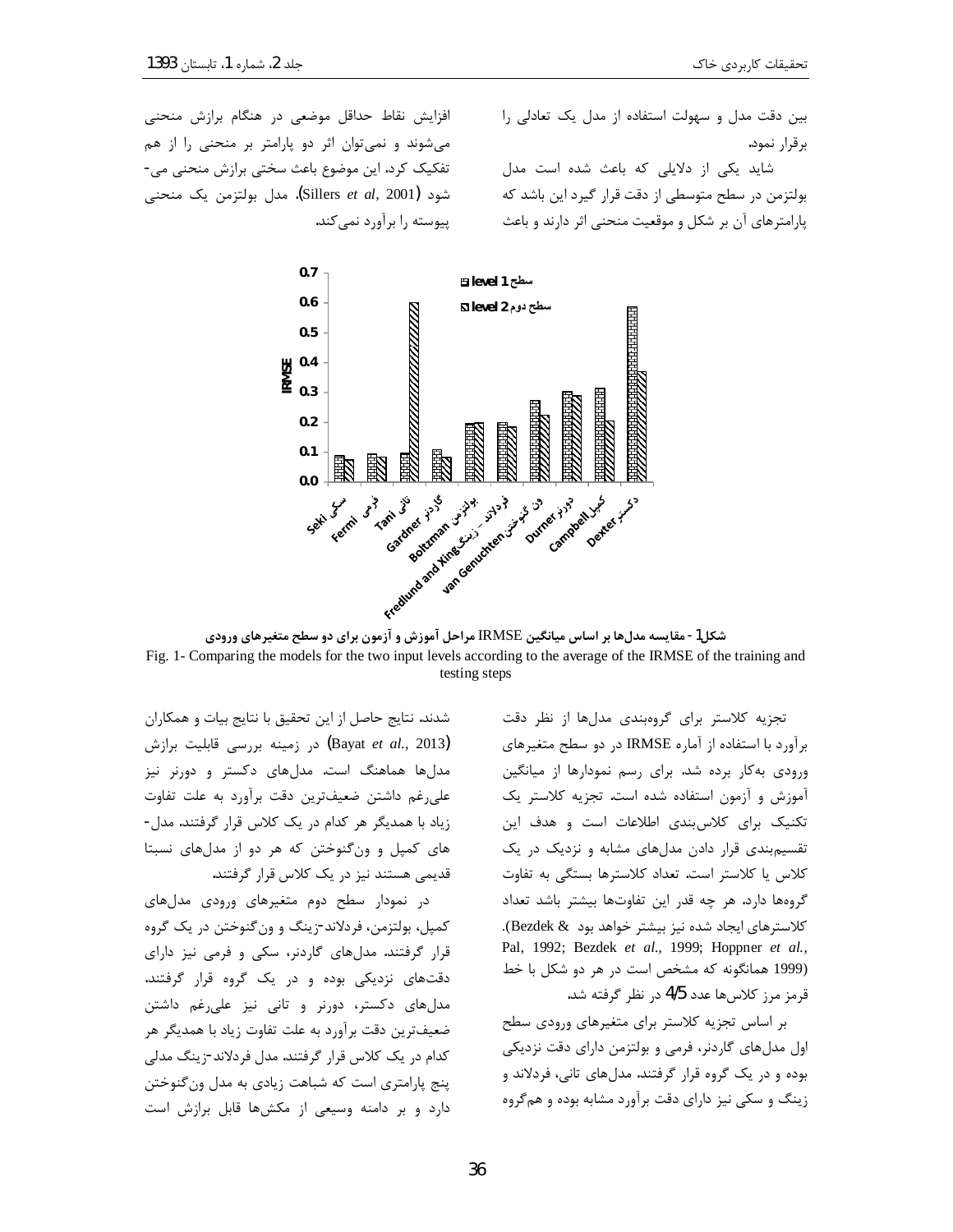(Fredlund & Xing, 1994) و مشاهده میشود که در نمودار سطح دوم متغیرهای ورودی این دو مدل در یک كلاس قرار گرفتهاند.

بنابراین نتایج تجزیه کلاستر نیز مؤید این نکته است که نوع متغیرهای ورودی دارای برهمکنش با نوع مدل SWRC در برآورد رطوبت خاک با استفاده از ANNs بوده و باعث تغيير كامل گروهبندى مدلها از نظر دقت برآورد گردید. مشاهده میشود که مدلهای سکی و فردلاند-زینگ در سطح اول در یک کلاس اما در سطح دوم در کلاسهای متفاوت قرار گرفتند. این نتیجه بیانگر این موضوع است که تغییر متغیر باعث افزایش تفاوت در بین این دو مدل شده است. در مورد سطح اول در رتبهبندی مدلهای کمپل و ونگنوختن نسبت به سطح دوم تغییراتی رخ داده است (جداول 4 و 5) اما در کلاس بندی مجدد مشاهد گردید که این دو مدل در یک كلاس قرار دارند و تغيير متغير باعث تغيير كلاس اين دو مدل نشده است.

نمودار جعبهای یک روش مرسوم برای نشان دادن پنچ آماره مهم در یک گراف است که این آمارهها شامل میانه، حداقل، حداکثر، چهارک اول و سوم است. هر نمودار داری یک مستطیل است که تمرکز اطلاعات در آن نشان داده میشود، ضلع پایینی بیانگر چهارک<sup>1</sup> اول بوده و بدین مفهوم است که 25% دادهها از این مقدار کوچکتر هستند و ضلع بالای مستطیل بیانگر چهارک سوم است و نشان میدهد که 75% دادمها از آن کوچکتر هستند. هر نمودار داری دو بال است که از مرکز چهارکهای اول و سوم عبور کرده است و به ترتیب بال پایین<sup>2</sup>و بال بالا<sup>3</sup> نامیده می شوند. با استفاده از این نمودار می توان از جداول طولانی جلوگیری کرد و مشخصات آماری بیشتری را در یک نمودار نشان داد (Tukey, 1977). در این نمودار همچنین می توان دادههای پرت را نیز تشخیص داد که با علامت ستاره نشان داده می شوند. انتهای دو بال نشان دهنده مقادیر حداکثر و حداقل و داخل مستطیل نیز با Frigge et) یک خط مقدار میانه نمایش داده شده است al., 1989). نمودار جعبهای برای مدلها برای هر دو سطح متغیرهای ورودی در شکل 2 الف و ب نشان داده شده است. همانگونه که دیده می شود در شکل 2 الف

1- Quartile

مدلهای تانی و گاردنر دارای میانگین کمتری نسبت به سایر مدلها می باشند که در نتایج جداول سطح اول نیز نشان داده شده است. مدل دکستر در نقطه مقابل مدل گاردنر قرار دارد و دارای کمترین دقت بود. خلوصی و همكاران (Khlosi et al., 2008) نيز از اين نمودار براي نمایش پراکندگی و دقت مدلها استفاده کردند. در این مطالعه مدل کمپل دارای نتایج تقریبا متمرکزی در مقادیر IRMSE است امادر مطالعه خلوصی و همکاران ( Khlosi et al., 2008) مدل کمپل دارای داده پرت زیادی بوده است.

نمودار جعبهای برای سطح دوم متغیرهای ورودی نیز در زیر نمایش داده شده است (شکل 2 ب). در این حالت مدل گاردنر دارای بیشترین دقت برآورد بود. اما دارای دادههای خارج از دامنه بود که این دادهها اثر منفی در نتایج داشتند. اکثر مدلها در سطح دوم متغیرهای ورودی دارای دادههای پرت در نتایج برآورد بودند. مدل سکی به مدل گاردنر بسیار نزدیک بود که در نتایج حاصل از تجزیه کلاستر نیز این دو مدل از نظر دقت به هم نزدیک بوده و در یک گروه قرار گرفتند. در این حالت می توان تمرکز در IRMSE نتایج حاصل از مدل سکی را به خوبی مشاهده کرد که برتری مدل سکی در مقایسه با مدل گاردنر را نشان میدهد.

<sup>2-</sup> Lower whisker

<sup>3-</sup> Upper whisker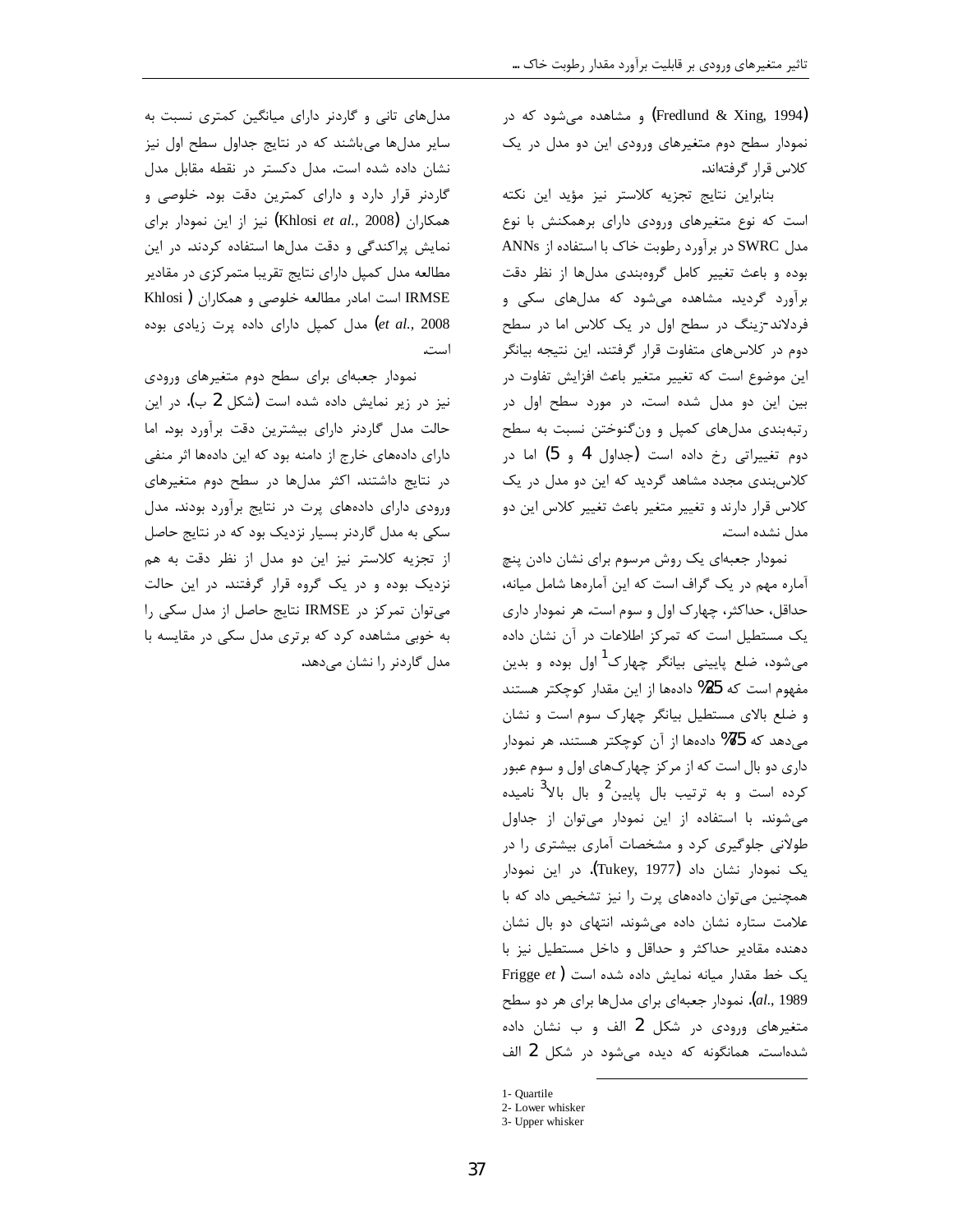

شکل 2- نمودار جعبهای برای سطح اول (الف) و سطح دوم (ب) متغیرهای ورودی بر اساس میانگین آموزش و آزمون آماره IRMSE Fig. 2- The box plot for the first (A) and second (B) input levels according to the average of the IRMSE of the training and testing steps

نتیجهگیری کلی مدلهای فرمی، سکی و گاردنر درسطح خوبی از دقت قرار داشتند و مدل پرکاربرد ونگنوختن با دقت بالایی بـرآورد نشد. مدل کمپل نسبت به مدل ونگنوختن دقت بهتـري داشت و مدل فرمی نیز از مدل بولتزمن مناسـبتر بـود. دو مدل دکستر و دورنر که دو نمایی هستند و تعـداد پـارامتر زیادی هم در مقایسه با دیگر مدلها دارند با دقت ضعیفی برآورد شدند که این موضوع نیاز بـه تحقیـق بیشـتر دارد.

مدل تانی در ورودی سطح اول نتایج مناسب و در ورودی سطح دوم نتايج آن بسيار ضعيف شـد. غالـب مـدلهـا در سطح دوم نتایج مناسب تری از خود نشان دادند. بـه طـور کلی باید بیان کرد که در سطح اول برآوردگرها بهتـرین و ضعیفترین عملکرد به ترتیب مربوط به مدلهـای فرمـی و دکستر بوده است. در مـورد سـطح دوم بـرآوردگرهـا نيـز بهترین و ضعیفترین عملکرد بـه ترتیـب بـرای مـدلهـای گاردنر و تانی بدست آمد.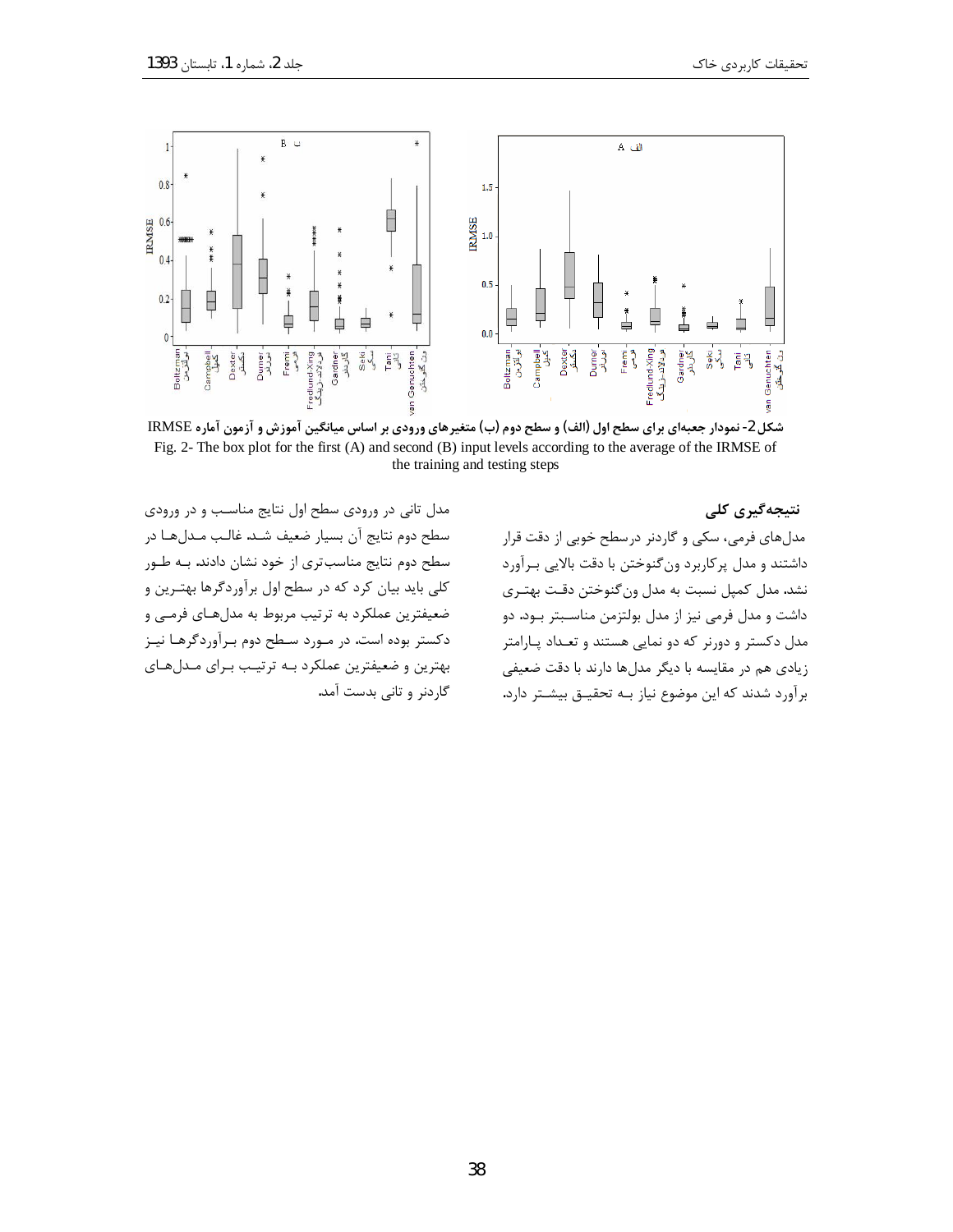#### **Reference**

- Agyare W, Park S and Vlek P. 2007. Artificial neural network estimation of saturated hydraulic conductivity. Vadoze Zone Journal, 6(2): 423-431.
- Arya LM and Paris JF. 1981. A physicoempirical model to predict the soil moisture characteristic from particle-size distribution and bulk density data. Soil Science Society of America Journal, (45): 1023–1030.
- Baker L, and Ellison D. 2008. Optimisation of pedotransfer functions using an artificial neural network ensemble method. Geoderma, (144): 212–224.
- Bayat H, Ebrahimi E, Rastgo M, Davatgar N and Zareabiane H. 2013. Investigating the fitting accuracy of different soil water characteristic models on various soil textural classes. Journal of Soil and Water Knowledge, 23(3): 159-175. (In Persian).
- Bezdek JC, Keller J, Krishnapuram R and Pal NR. 1999. Fuzzy models and algorithms for pattern recognition and image processing, Kluwer, Boston, London, 776p.
- Bezdek JC and Pal SK. 1992. Fuzzy models for pattern recognition—methods that search for structures in data, IEEE Press, Piscataway, USA.
- Brutsaert, W. 1966. Probability laws for pore-size distribution. Soil Science Society of America Journal, 101: 85–92. 412.
- Brooks RH and Corey AT. 1964. Hydraulic properties of porous media. Colorado State University Hydrology Papers No. 3, Fort Collins, 27p.
- Buchan GD, Grewal K and Robson A. 1993. Improved models of particle-size distribution: An illustration of model comparison techniques. Soil Science Society of America Journal, 57(4): 901- 908.
- Campbell GS. 1974. A simple method for determining unsaturated conductivity from moisture retention data. Soil Science, 117(6): 311-314.
- Cazemier D, Lagacherie P and Martin-Clouaire R. 2001. A possibility theory approach for estimating available water capacity from imprecise information contained in soil databases. Geoderma, 103(1): 113-132.
- Dane JH and Jan WH. 2002. Water retention and storage. In Warren AD (ed.). Methods of soil analysis. Part 4. Physical methods. Soil Science Society of America, Madison, Wisconsin, pp: 671-717.
- Davatgar N, Kavoosi M, Alinia MH and Paykan M. 2006. Study of potassiun status and effect of physical and chemical properties of soil on it in paddy soils of Guilan Province. Journal of Water and Soil Sciences, 9(4): 71-89. (In Persian).
- Dexter A, Czyz E, Richard G and Reszkowska A. 2008. A user-friendly water retention function that takes account of the textural and structural pore spaces in soil. Geoderma, 143(3): 243- 253.
- Durner W. 1994. Hydraulic conductivity estimation for soils with heterogeneous pore structure. Water Resources Research, 30(2): 211-223.
- Fooladmand HR and Hadipour S. 2011. Parametric pedotransfer functions of a simple linear scale model for soil moisture retention curve. African Journal of Agricultural Research, 6(17): 4000- 4004.
- Fredlund DG and Xing A. 1994. Equations for the soil-water characteristic curve. Canadian Geotechnical Journal, 31(4): 521-532.
- Frigge M, Hoaglin DC and Iglewicz B. 1989. Some implementations of the boxplot. The American Statistician, 43(1): 50-54.
- Gardner W. 1956, Mathematics of isothermal water conduction in unsaturated soils. Highway Research Board Special Report 40, International Symposium on Physico-Chemical Phenomenon in Soils. Washington DC, pp. 78-87.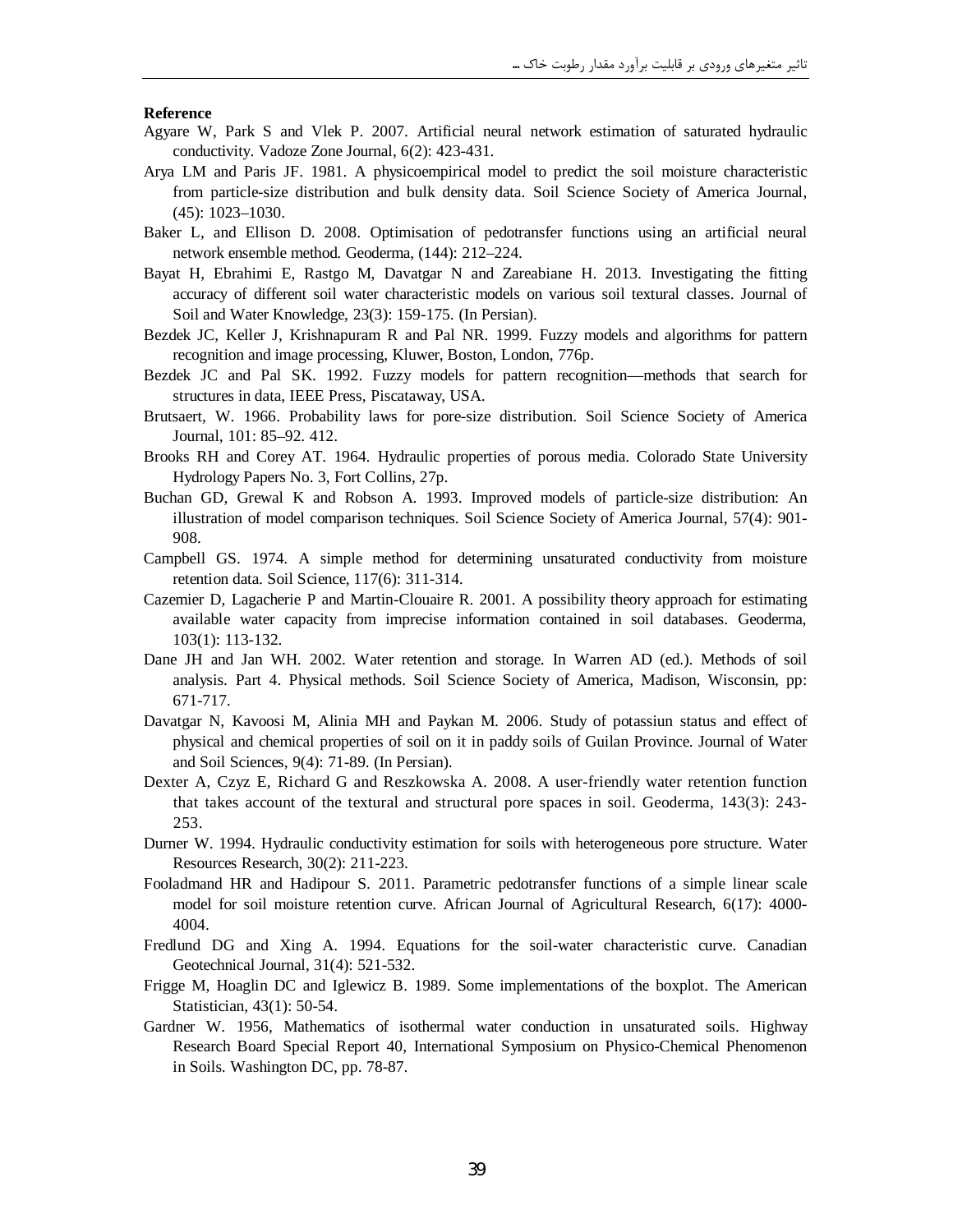- Gee GW and Or D. 2002. Particle-size and analysis. *In*: Warren AD (ed.). Methods of soil analysis Part 4. Physical methods. Soil Science Society of America, Madison, Wisconsin, pp: 255-295.
- Groenevelt P and Grant CD. 2004. A new model for the soil-water retention curve that solves the problem of residual water contents. European Journal of Soil Science, 55(3): 479-485.
- Grossman RB and Reinsch TG. 2002. *In*: Dane JH, Clarke TG (ed.). Methods of soil analysis Part 4. Physical methods. Soil Science Society of America, Madison, Wisconsin, pp: 211-254.
- Hoppner F, Klawonn F, Kruse R and Runkler T. 1999. Evaluation of soil water retention curve with the pore–solid fractal model. Geoderma, (127): 52- 61.
- Haverkamp R, Leij FJ, Fuentes C, Sciortino A and Ross P. 2005. Soil Water Retention. Soil Science Society of America Journal, 69(6): 1881-1890.
- Jana RB, Mohanty BP and Springer EP. 2007. Multiscale pedotransfer functions for soil water retention. Vadoze Zone Journal, 6(4): 868-878.
- Khlosi M, Cornelis WM, Douaik A, van Genuchten MT and Gabriels D. 2008. Performance evaluation of models that describe the soil water retention curve between saturation and oven dryness. Vadoze Zone Journal, 7(1): 87-96.
- Koekkoek E and Booltink H. 1999. Neural network models to predict soil water retention. European Journal of Soil Science, 50(3): 489-495.
- Kosugi Ki. 1994. Three-parameter lognormal distribution model for soil water retention. Water Resources Research, 30(4): 891-901.
- Manyame C, Morgan C, Heilman J, Fatondji D, Gerard B and Payne W. 2007. Modeling hydraulic properties of sandy soils of Niger using pedotransfer functions. Geoderma, 141(3): 407-415.
- Mayr T and Jarvis N. 1999. Pedotransfer functions to estimate soil water retention parameters for a modified Brooks–Corey type model. Geoderma, 91(1): 1-9.
- McKee C and Bumb A. 1984. The importance of unsaturated low parameters in designing a hazardous waste site. Hazardous Wastes and Environmental Emergencies Hazardous Materials Control Research Institute National Conference. March 12-14, Houston, Texas, pp: 50-58.
- McKee C and Bumb A. 1987. Flow-testing coalbed methane production wells in the presence of water and gas. Society of Petroleum Engineers Formation Evaluation, 2(4): 599-608.
- Merdun H, Cinar O, Meral R and Apan M. 2006. Comparison of artificial neural network and regression pedotransfer functions for prediction of soil water retention and saturated hydraulic conductivity. Soil and Tillage Research, 90(1): 108-116.
- Millan H, Gonzalez PM, Morilla AA and Perez E. 2007. Self similar organization of Vertislo microstructure a pore solid fractal interretation. Geoderma, (138): 185-190.
- Minasny B, Hopmans J, Harter T, Eching S, Tuli A and Denton M. 2004. Neural networks prediction of soil hydraulic functions for alluvial soils using multistep outflow data. Soil Science Society of America Journal, 68(2): 417-429.
- Minasny B and McBratney A. 2002. The method for fitting neural network parametric pedotransfer functions. Soil Science Society of America Journal, 66(2): 352-361.
- Nabizadeh E and Beigi Harchegani H. 2011. The Fitting Quality of Several Water Retention Models in Soil Samples from Lordegan, Charmahal-va-Bakhtiari. Journal of Water and Soil, 25(3): 634- 645**.** (In Persian.)
- Pachepsky YA,Timlin D and Varallyay G. 1996. Artificial neural networks to estimate soil water retention from easily measurable data. Soil Science Society of America Journal, 60(3): 727- 733.
- Perrier E, Bird N and Rieu M. 1999. Generalizing the fractal model of soil structure: The pore–solid fractal approach. Geoderma, 88(3): 137-164.
- Rawls W and Pachepsky YA. 2002. Soil consistence and structure as predictors of water retention. Soil Science Society of America Journal, 66(4): 1115-1126.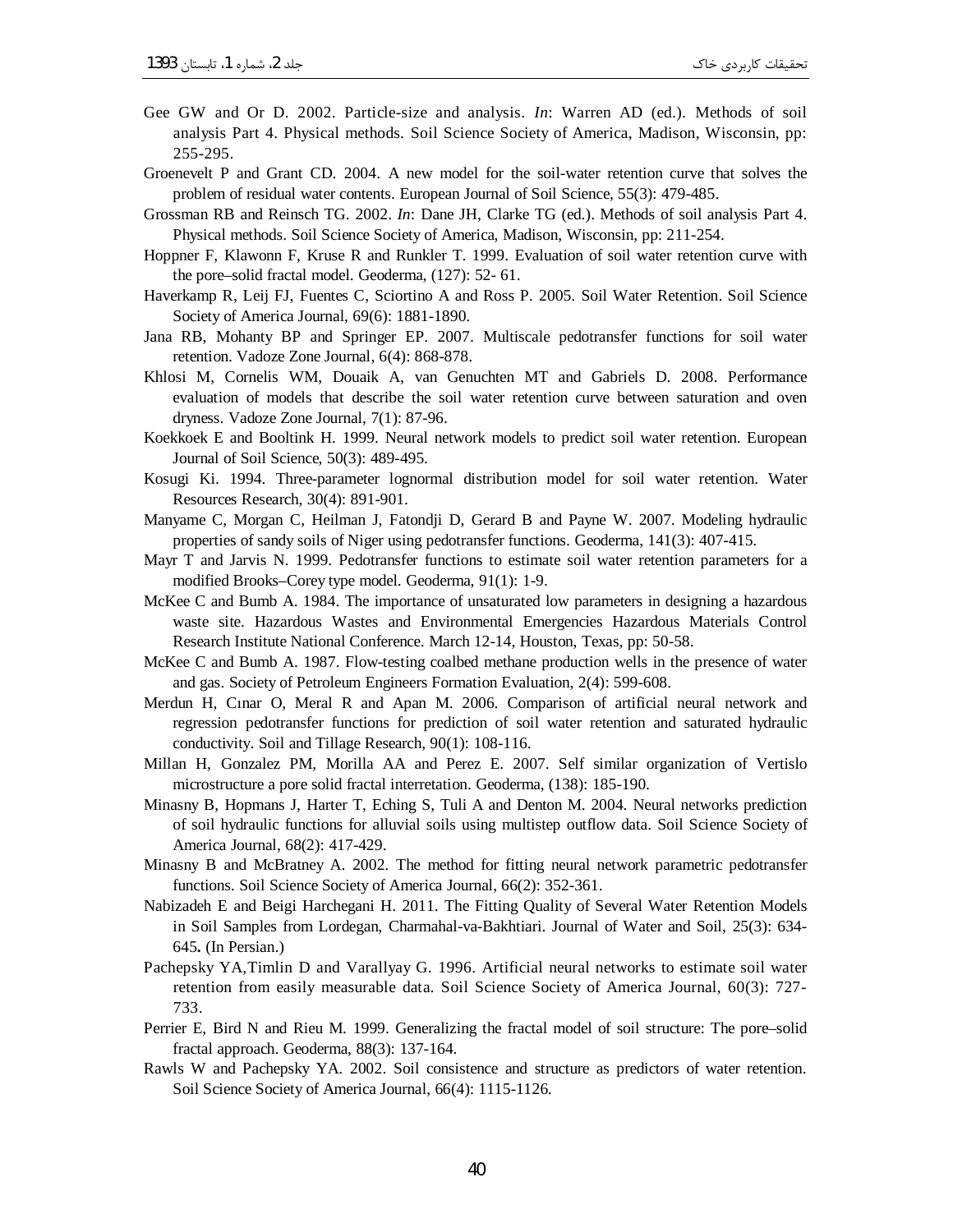- Seki K. 2007. SWRC fitted a nonlinear fitting program with a water retention curve for soils having unimodal and bimodal pore structure. Hydrology and Earth System Sciences Discussions, 4(1): 407-437.
- Sillers WS, Fredlund DG and Zakerzadeh N. 2001. Mathematical attributes of some soil—water characteristic curve models. *In*: Unsaturated soil concepts and their application in geotechnical practice, pp: 243-283.
- Tani M. 1982. The properties of a water-table rise produced by a one dimensional, vertical, unsaturated low in Japanese with an English summary. Journal of Japan forestry Society, (64): 409-418.
- Tomasella J and Hodnett MG. 1998. Estimating soil water retention characteristics from limited data in Brazilian Amazonia. Soil Science, 163(3): 190-202.
- Tomasella J, Hodnett MG and Rossato L. 2000. Pedotransfer functions for the estimation of soil water retention in Brazilian soils. Soil Science Society of America Journal, (64): 327-338.
- Tukey JW. 1976. Exploratory data analysis. 1977. Massachusetts: Addison-Wesley.
- van Genuchten MTh. 1980. A closed form equation predicting the hydraulic conductivity of unsaturated soils. Soil Science Society of America Journal, (44): 892-898.
- van Genuchten MTh, Leij FJ and Yates SR. 1991. The RETC code for quantifying the hydraulic functions of unsaturated soils. Environmental Research Laboratory, Office of Research and Development, Ada, Oklahoma, 93p.
- Wosten J, Finke P and Jansen M. 1995. Comparison of class and continuous pedotransfer functions to generate soil hydraulic characteristics. Geoderma, 66(3): 227-237.